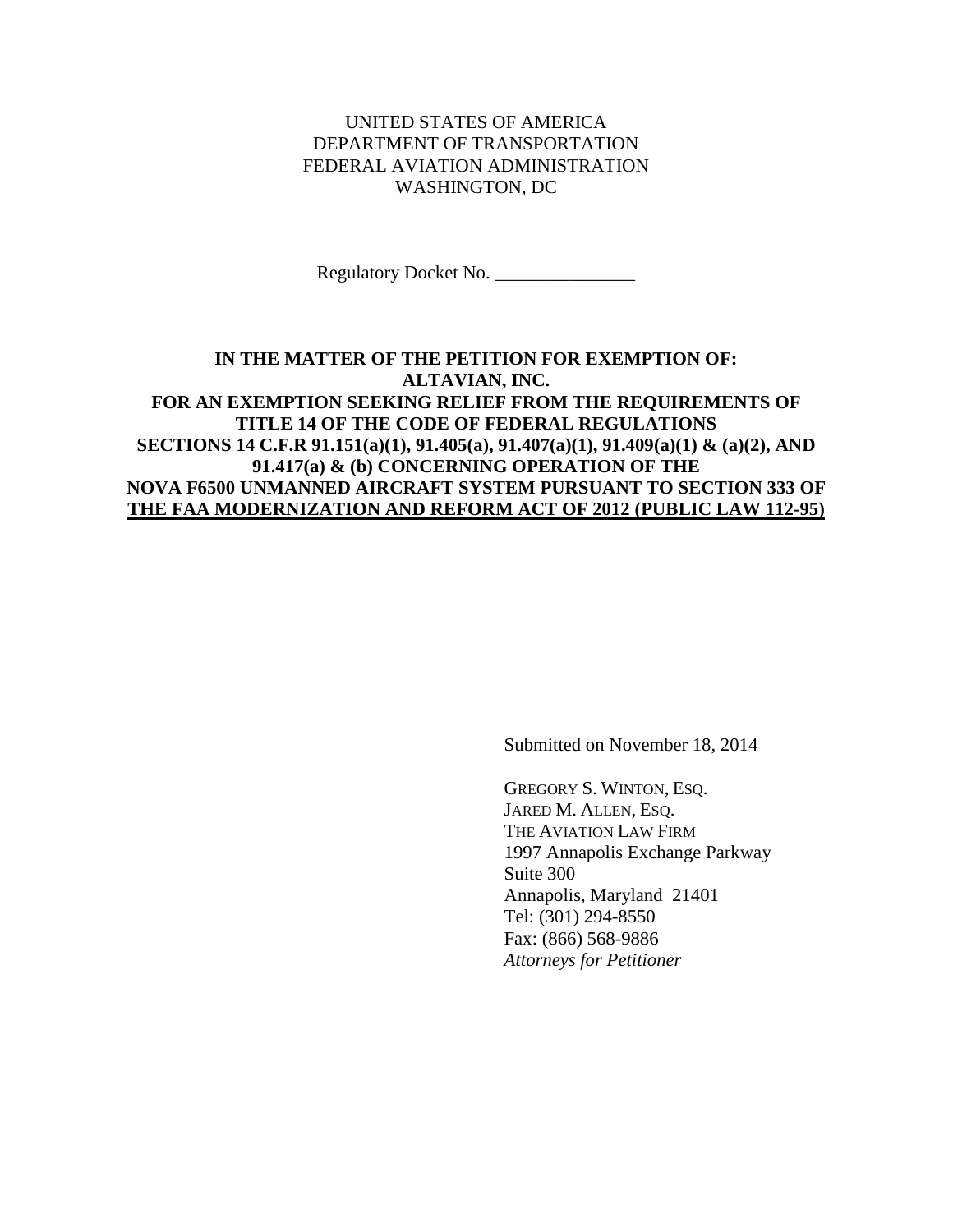# **TABLE OF CONTENTS**

| THE SPECIFIC SECTIONS OF 14 C.F.R. FROM WHICH ALTAVIAN, INC. |
|--------------------------------------------------------------|
| THE EXTENT OF RELIEF ALTAVIAN, INC. SEEKS AND THE REASON     |
| THE REASONS WHY GRANTING ALTAVIAN, INC.'S REQUEST WOULD BE   |
| THE REASONS WHY GRANTING THE EXEMPTION WOULD NOT             |
| SUMMARY THAT CAN BE PUBLISHED IN THE FEDERAL REGISTER31      |
| ANY ADDITIONAL INFORMATION, VIEWS, OR ARGUMENTS AVAILABLE    |
|                                                              |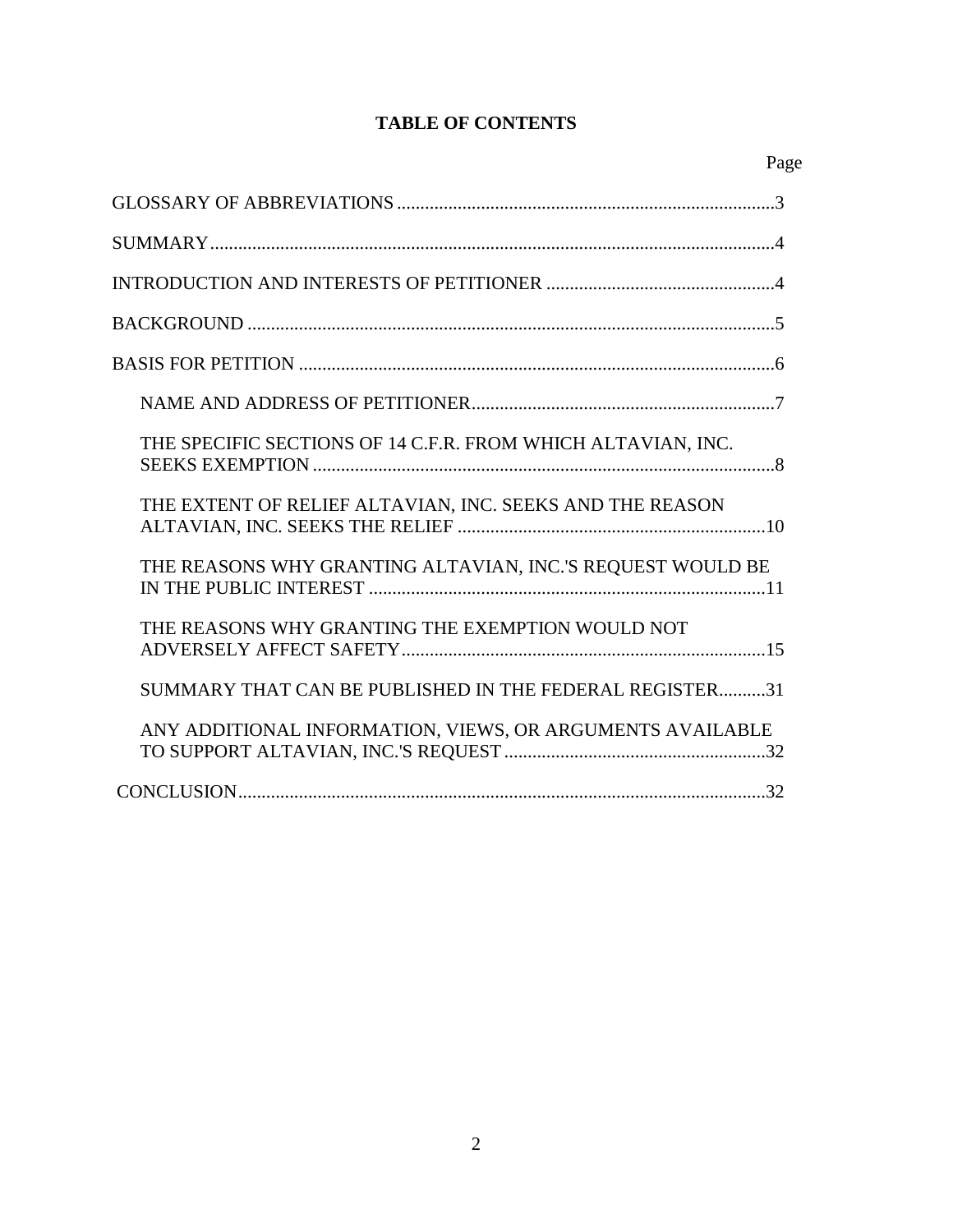# **GLOSSARY OF ABBREVIATIONS**

| <b>AGL</b>  | Above Ground Level                                          |
|-------------|-------------------------------------------------------------|
| <b>ATC</b>  | Air Traffic Control                                         |
| AV          | Aerial Vehicle                                              |
| <b>COA</b>  | Certificate of Authorization                                |
| <b>FAA</b>  | <b>Federal Aviation Administration</b>                      |
| <b>FAR</b>  | <b>Federal Aviation Regulation</b>                          |
| <b>FDEP</b> | Florida Department of Environmental Protection              |
| <b>GCS</b>  | <b>Ground Control Station</b>                               |
| <b>NAS</b>  | National Airspace System                                    |
| <b>PIC</b>  | Pilot In Command                                            |
| Section 333 | FAA Modernization and Reform Act of 2012 (FMRA) Section 333 |
| <b>UA</b>   | <b>Unmanned Aircraft</b>                                    |
| <b>UAS</b>  | <b>Unmanned Aircraft System</b>                             |
| <b>VFR</b>  | <b>Visual Flight Rules</b>                                  |
| <b>VMC</b>  | <b>Visual Meteorological Conditions</b>                     |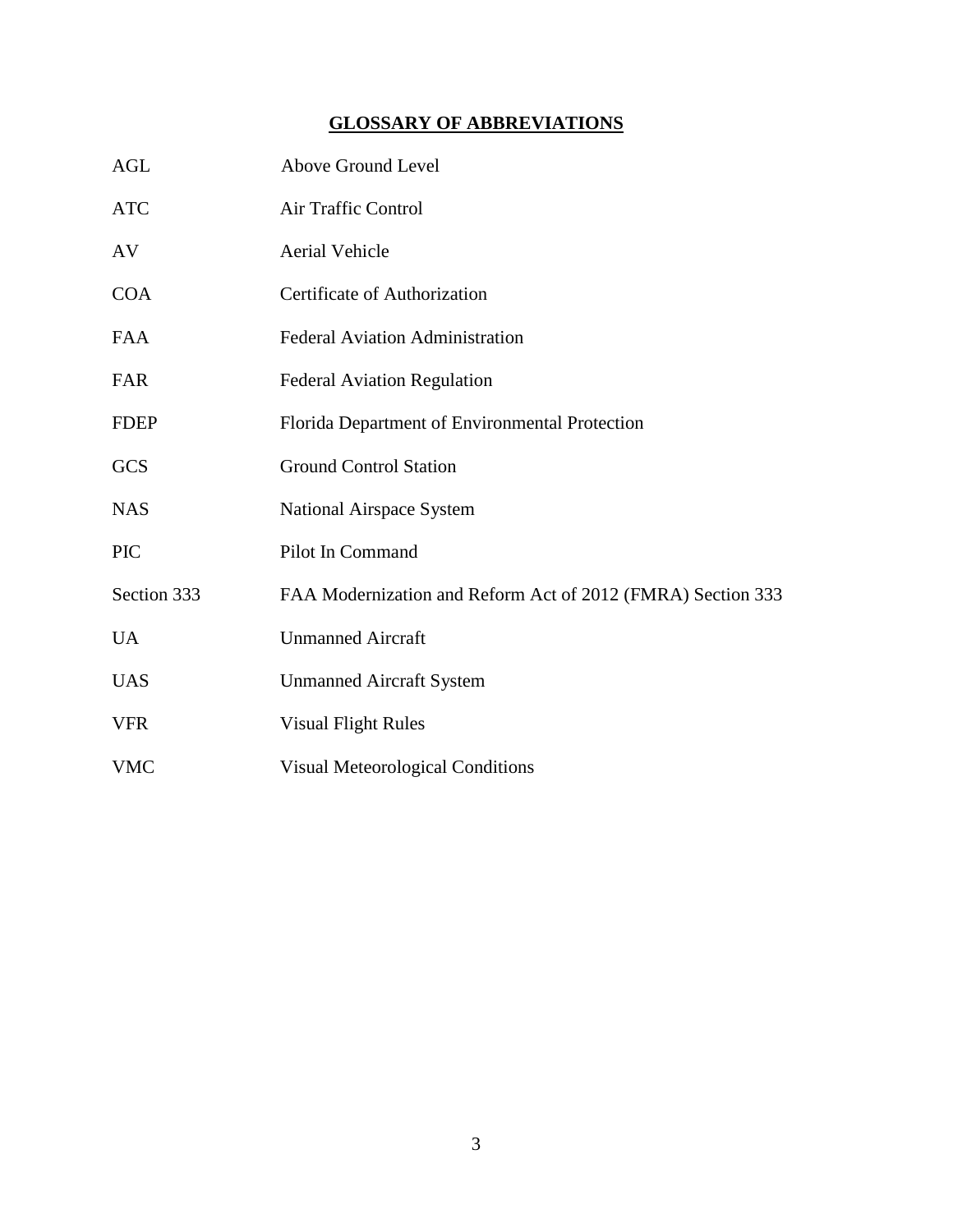#### **SUMMARY**

Altavian, Inc. seeks exemption from the requirements of 14 C.F.R §§ 91.151(a)(1), 91.405(a), 91.407(a)(1), 91.409(a)(1) & (a)(2), and 91.417(a) & (b), to operate an Unmanned Aircraft System pursuant to Section 333 of the FAA Modernization and Reform Act of 2012. This exemption will permit Altavian, Inc. to operate an Unmanned Aircraft System (UAS) for the purpose of conducting aerial acquisitions and research over the New River Regional Land Fill located in Union County, Florida.

#### **INTRODUCTION AND INTERESTS OF THE PETITIONER**

Altavian, Inc. (hereinafter referred to as "Altavian") is an unmanned aircraft solutions provider that integrates engineering and manufacturing with services that enable the technology for federal, state, local, and commercial clients. Altavian is focused on providing solutions for utilizing unmanned aircraft to safely and efficiently collect data that is precise, accurate, and timely.

Altavian's mission is to use unmanned aircraft to simplify and increase the effectiveness of data collection in: Natural Resources and Conservation, Construction and Infrastructure, Precision Agriculture, as well as Inspection and Monitoring.

As set forth in this Petition, Altavian seeks to operate its Nova F6500 UAS over the New River Regional Landfill located near Raiford<sup>1</sup> in Union County, Florida. Specifically, the Nova F6500 UAS will be used to collect topographic data that is critical to conducting capacity calculations, estimating the remaining life of the landfill, and ensuring compliance with the regulations set forth by the Florida Department of Environmental Protection (FDEP).

 $\overline{a}$ 

<sup>&</sup>lt;sup>1</sup> Raiford is a town in [Union County,](http://en.wikipedia.org/wiki/Union_County,_Florida) [Florida,](http://en.wikipedia.org/wiki/Florida) [United States.](http://en.wikipedia.org/wiki/United_States) The population was 187 at the 2000 census. As of 2004, the population recorded by the [U.S. Census Bureau](http://en.wikipedia.org/wiki/U.S._Census_Bureau) is 193.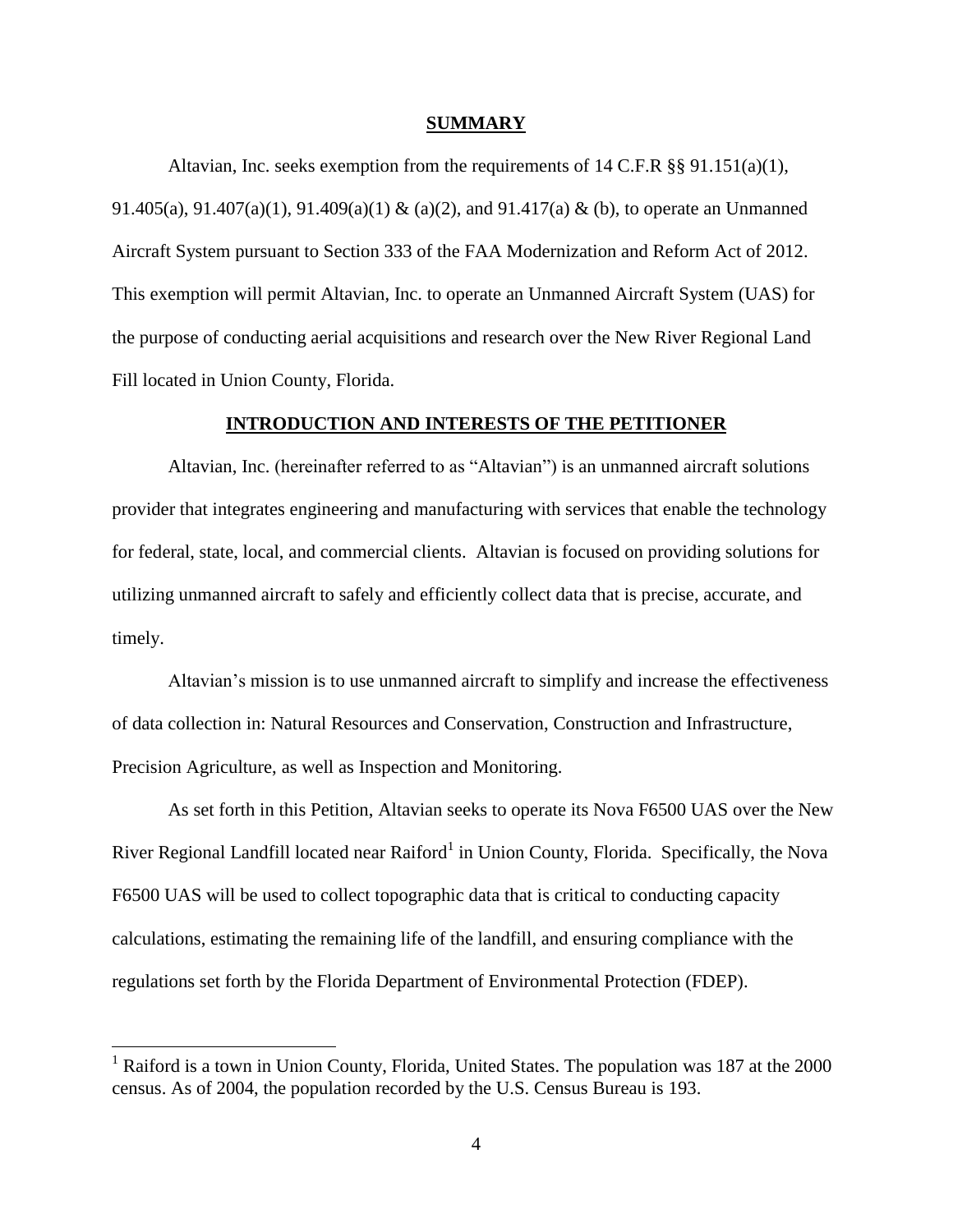#### **BACKGROUND**

#### Unmanned Aircraft System: Altavian Nova F6500 UAS

Altavian seeks an exemption to operate the Altavian Nova F6500 UAS (also known as the Nova Block III UAS), Serial No. 3016, registration number  $N6682B^2$ , for compensation or hire within the national airspace system ("NAS"). The Nova F6500 UAS is comprised of an amphibious unmanned aircraft (UA) and a transportable ground control station. The Nova F6500 UA has a maximum gross weight of approximately fifteen (15) pounds, while having a wingspan of 108 inches and a length of 65 inches. The Nova F6500 UA is equipped with a single propeller driven by a Lithium Polymer battery powered electric motor.



**Figure 1: The Nova F6500 UA.**

 $\overline{a}$ 

<sup>&</sup>lt;sup>2</sup> A copy of the FAA Registry information for Altavian's Nova F6500 UAS, registration number N6682B, is attached hereto as Exhibit A, which is submitted with exhibits containing proprietary information, to be held in a separate file pursuant to 14 C.F.R. § 11.35(b).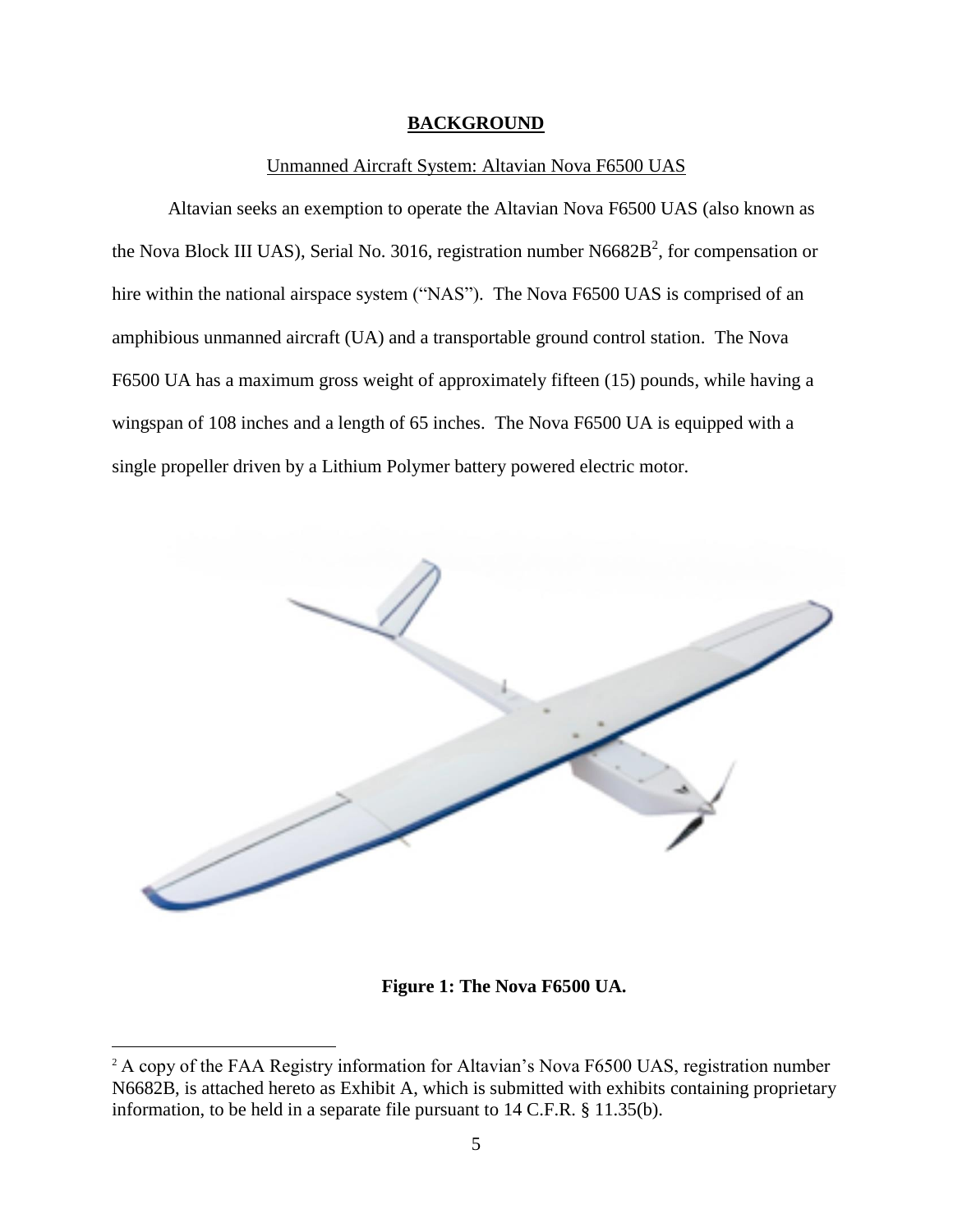#### Proven Operational History of the Nova F6500 UAS in the NAS

The Nova F6500 UAS (also known as the Nova Block III) is currently operating safely within the NAS pursuant to approximately fifteen (15) Certificates of Authorization ("COA") granted by the Federal Aviation Administration ("FAA") to the Middle Tennessee State University; Sinclair Community College in Dayton, Ohio; the U.S. Army Corps of Engineers (Jacksonville District and Mobile District); Mississippi State University for the Pearl River Basin; and the University of Florida. The U.S. Army Corps of Engineers will be operating the Nova F6500 UAS pursuant to additional COAs in the foreseeable future, pending approval by the FAA.

#### **BASIS FOR PETITION**

Petitioner, Altavian, Inc., by and through undersigned counsel, pursuant to the provisions of the Federal Aviation Regulations (14 C.F.R. § 11.61) and the FAA Modernization and Reform Act of 2012, Section 333, *Special Rules for Certain Unmanned Aircraft Systems*, hereby petitions the Administrator to operate the Nova F6500 UAS in the national airspace system, and for an exemption from the requirements of 14 C.F.R  $\S$ § 91.151(a)(1), 91.405(a), 91.407(a)(1), 91.409(a)(1) & (a)(2), and 91.417(a) & (b).

In consideration of the size, weight, speed, and limited operating area associated with the unmanned aircraft and its operation, Altavian's operation of the Nova F6500 UAS meets the conditions of Section 333 and will not require an airworthiness certificate in accordance with 14 C.F.R. Part 21, Subpart H.

Therefore, Altavian requests relief from Sections 91.405(a), 91.407(a)(1), 91.409(a)(1)  $\&$ (a)(2), 91.417(a) & (b), as these sections set forth requirements for maintenance that only apply to aircraft with an airworthiness certificate.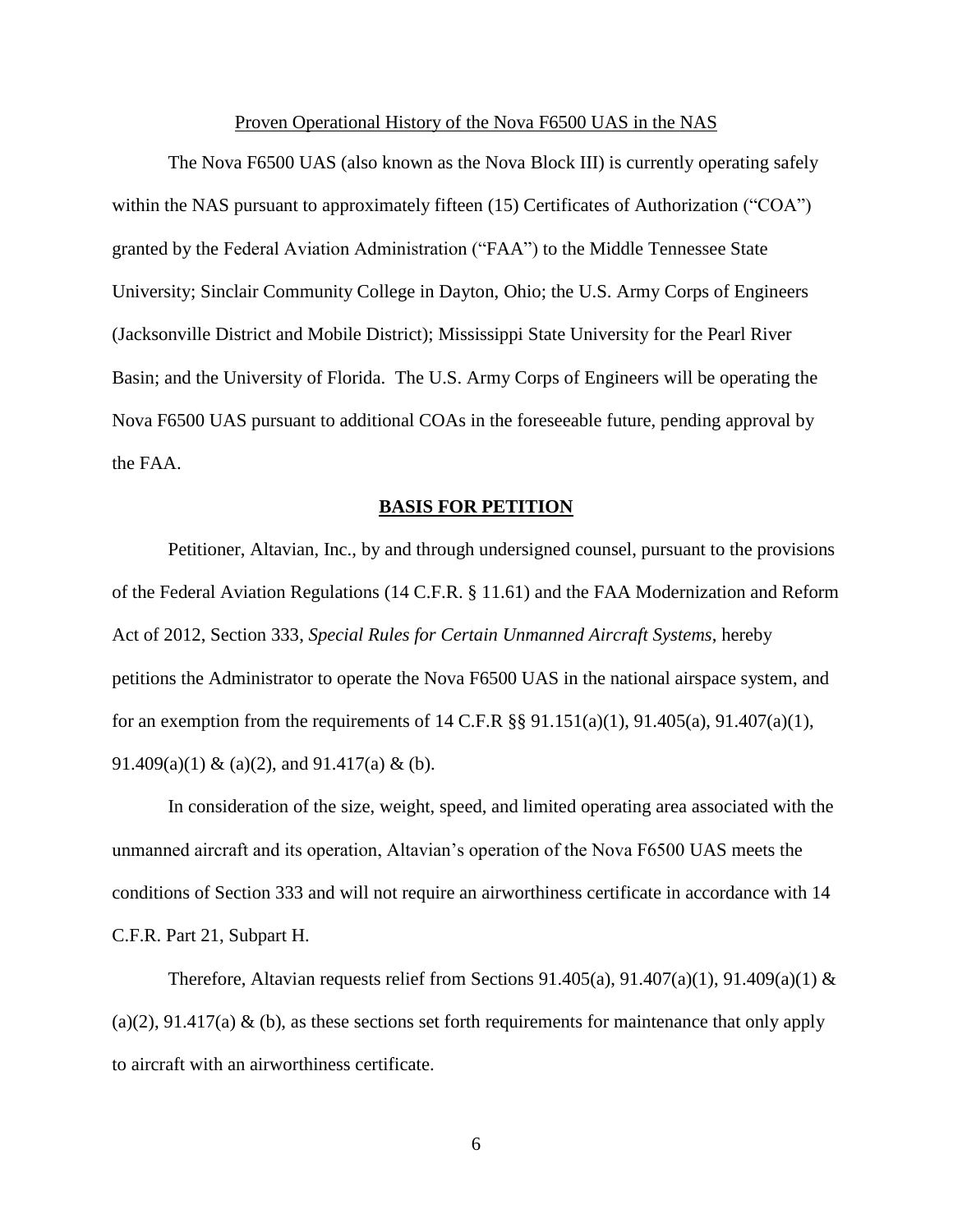Altavian submits that the requested relief is proper since an equivalent level of safety will be ensured. Altavian, as the manufacturer of the Nova F6500 UAS, will use its technicians to perform maintenance, alterations, or preventive maintenance on the unmanned aircraft system using the methods, techniques, and practices prescribed in the manufacturer's maintenance manual. Furthermore, Altavian will document and maintain all maintenance records for the Nova F6500 UAS.

Altavian also seeks an exemption from the requirements of Section 91.151(a)(1), *Fuel requirements for flight in VFR conditions*. Altavian submits that safety will not be affected by terminating flights of the battery powered Nova F6500 UA after 90 minutes of continuous operation or with 20% remaining battery power (whichever occurs first).

In accordance with 14 C.F.R. § 11.81, Altavian provides the following information in support of its petition for exemption:

#### **A. Name And Address Of The Petitioner.**

The name and address of the Petitioner is:

Altavian, Inc. 1724 NE 2nd Street Gainesville, Florida 32609

The point of contact for this Petition and specific contact information is as follows:

Gregory S. Winton, Esq. The Aviation Law Firm 1997 Annapolis Exchange Parkway, Suite 300 Annapolis, Maryland 21401 Tel: (301) 294-8550 | Fax: (866) 568-9886 Email: Greg@aviationlawexperts.com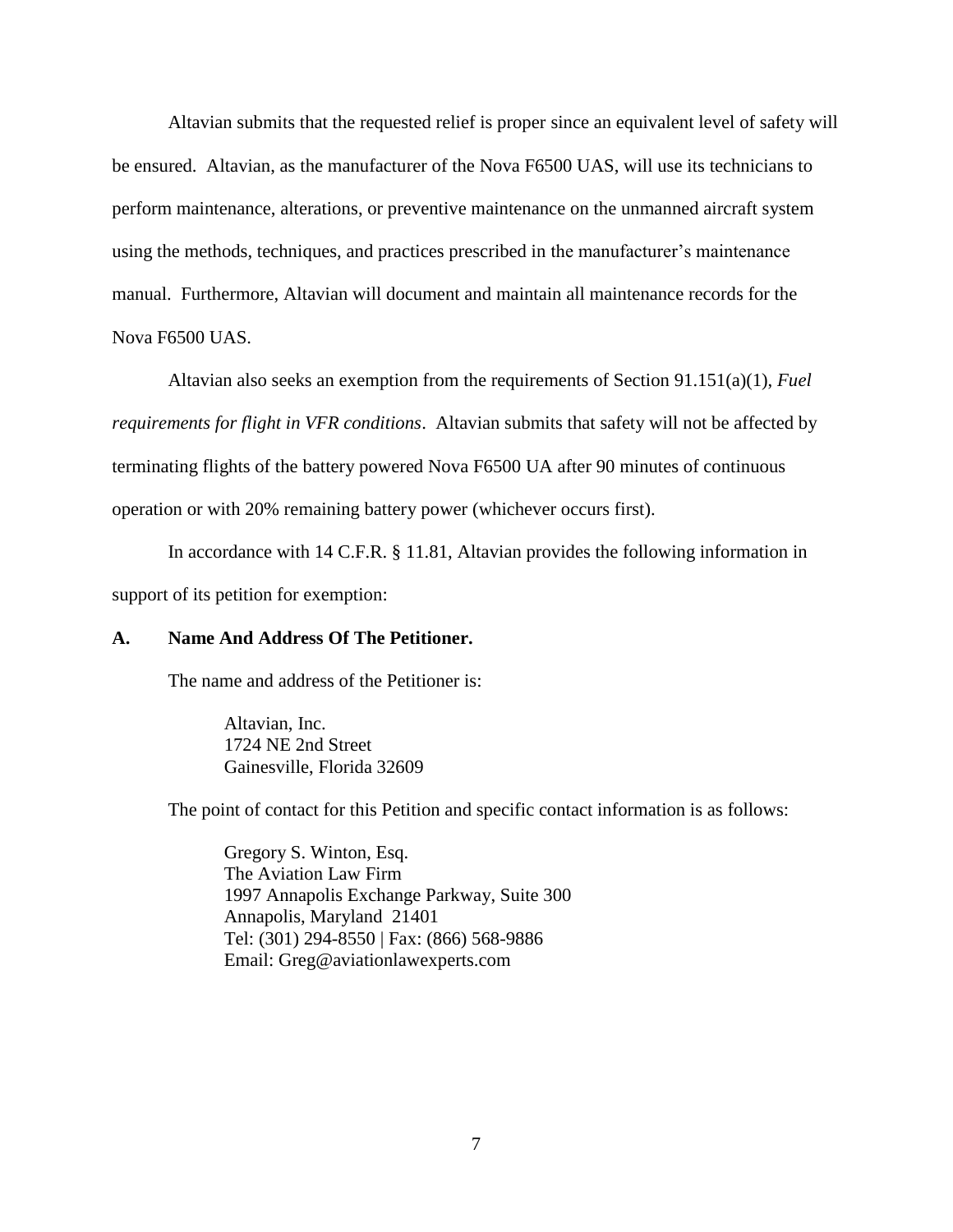## **B. The Specific Sections Of 14 C.F.R. From Which Altavian Seeks Exemption.**

## **1. Altavian Seeks Exemption From The Requirements Of Section 91.151(a)(1).**

Section 91.151, entitled *Fuel requirements for flight in VFR conditions*, subsection (a)(1),

states the following:

(a) No person may begin a flight in an airplane under VFR conditions unless (considering wind and forecast weather conditions) there is enough fuel to fly to the first point of intended landing and, assuming normal cruising speed--

(1) During the day, to fly after that for at least 30 minutes[.]

# **2. Altavian Seeks Exemption From The Requirement Of Section 91.405(a).**

Section 91.405, entitled *Maintenance required*, subsection (a), states the following:

Each owner or operator of an aircraft—

(a) Shall have that aircraft inspected as prescribed in subpart E of this part and shall between required inspections, except as provided in paragraph (c) of this section, have discrepancies repaired as prescribed in part 43 of this chapter[.]

## **3. Altavian Seeks Exemption From The Requirements Of Section 91.407(a)(1).**

Section 91.407, entitled *Operation after maintenance, preventive maintenance,* 

*rebuilding, or alteration, subsection (a)(1), states the following:* 

(a) No person may operate any aircraft that has undergone maintenance, preventive maintenance, rebuilding, or alteration unless--

(1) It has been approved for return to service by a person authorized under § 43.7 of this chapter[.]

## **4. Altavian Seeks Exemption From The Requirements Of Sections 91.409(a)(1) and 91.409(a)(2).**

Section 91.409, entitled *Inspections*, subsection (a), states the following:

(a) Except as provided in paragraph (c) of this section, no person may operate an aircraft unless, within the preceding 12 calendar months, it has had --

(1) An annual inspection in accordance with part 43 of this chapter and has been approved for return to service by a person authorized by § 43.7 of this chapter; or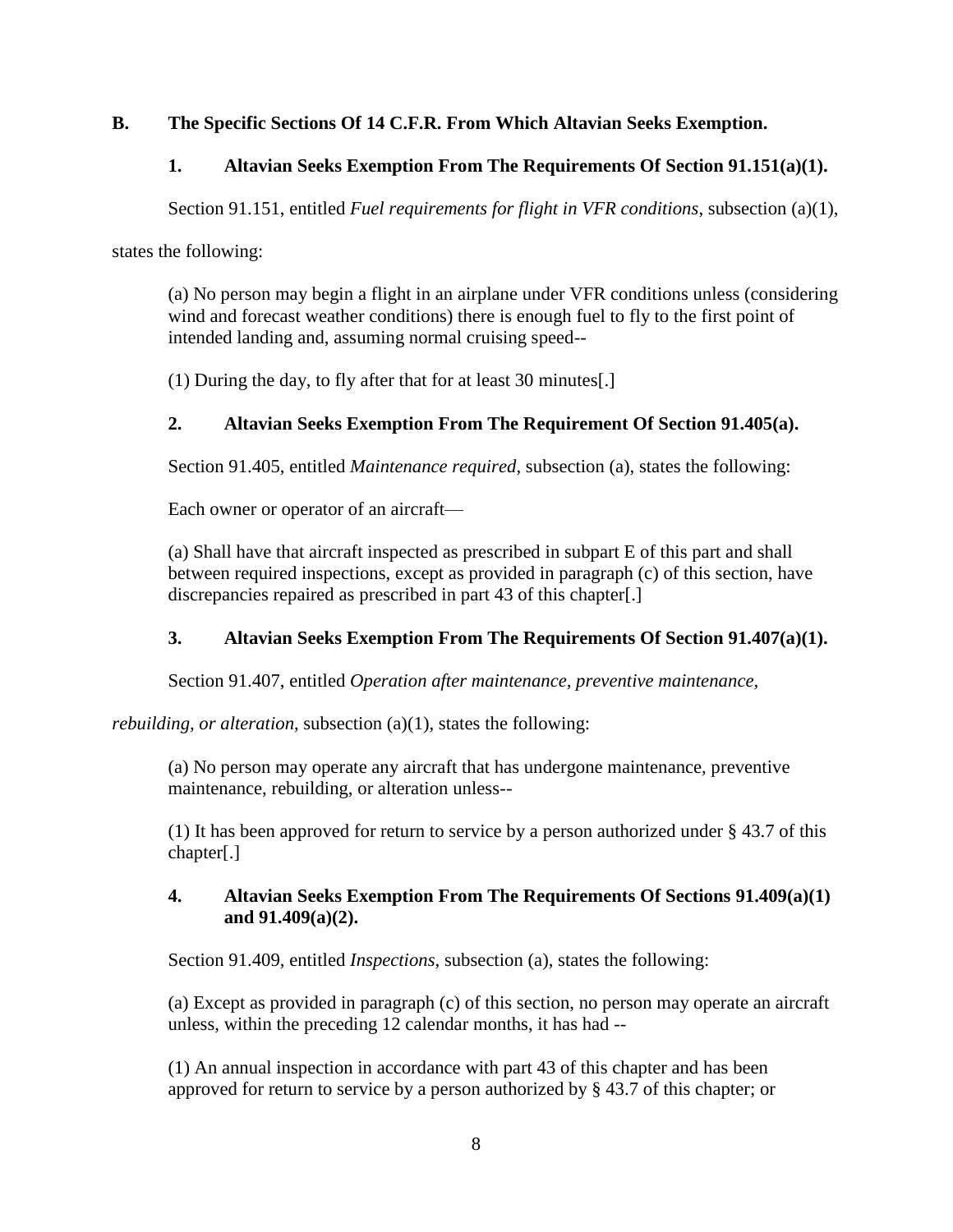(2) An inspection for the issuance of an airworthiness certificate in accordance with part 21 of this chapter.

### **5. Altavian Seeks Exemption From The Requirements Of Sections 91.417(a) and 91.417(b).**

Section 91.417, entitled *Maintenance records*, subsections (a) and (b), state the

following:

(a) Except for work performed in accordance with §§ 91.411 and 91.413, each registered owner or operator shall keep the following records for the periods specified in paragraph (b) of this section:

(1) Records of the maintenance, preventive maintenance, and alteration and records of the 100-hour, annual, progressive, and other required or approved inspections, as appropriate, for each aircraft (including the airframe) and each engine, propeller, rotor, and appliance of an aircraft. The records must include--

(i) A description (or reference to data acceptable to the Administrator) of the work performed; and

(ii) The date of completion of the work performed; and

(iii) The signature, and certificate number of the person approving the aircraft for return to service.

(2) Records containing the following information:

(i) The total time in service of the airframe, each engine, each propeller, and each rotor.

(ii) The current status of life-limited parts of each airframe, engine, propeller, rotor, and appliance.

(iii) The time since last overhaul of all items installed on the aircraft which are required to be overhauled on a specified time basis.

(iv) The current inspection status of the aircraft, including the time since the last inspection required by the inspection program under which the aircraft and its appliances are maintained.

(v) The current status of applicable airworthiness directives (AD) and safety directives including, for each, the method of compliance, the AD or safety directive number and revision date. If the AD or safety directive involves recurring action, the time and date when the next action is required.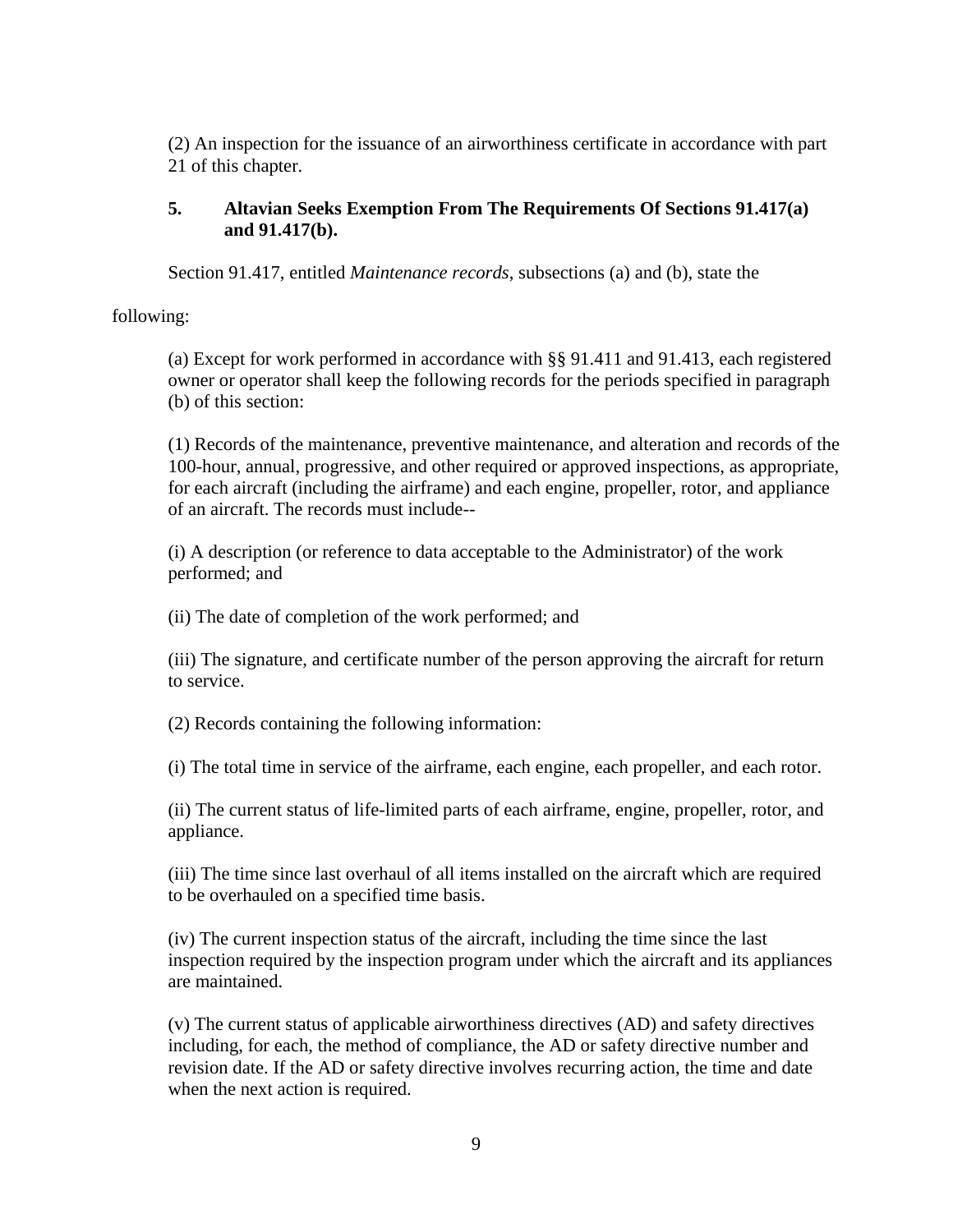(vi) Copies of the forms prescribed by § 43.9(d) of this chapter for each major alteration to the airframe and currently installed engines, rotors, propellers, and appliances.

(b) The owner or operator shall retain the following records for the periods prescribed:

 $(1)$  The records specified in paragraph  $(a)(1)$  of this section shall be retained until the work is repeated or superseded by other work or for 1 year after the work is performed.

(2) The records specified in paragraph (a)(2) of this section shall be retained and transferred with the aircraft at the time the aircraft is sold.

(3) A list of defects furnished to a registered owner or operator under § 43.11 of this chapter shall be retained until the defects are repaired and the aircraft is approved for return to service.

## **C. The Extent Of Relief Altavian Seeks And The Reason Altavian Seeks The Relief.**

## **1. Extent of Relief Altavian Seeks And The Reason Altavian Seeks Relief From Section 91.151(a)(1).**

Relief from Section  $91.151(a)(1)$  is requested to the extent required to allow flights of the

battery powered Nova F6500 UA during daylight hours in visual flight rules (VFR) conditions to continue for a total duration of 90 minutes, or until 20% battery power is remaining (whichever occurs first). Altavian seeks the requested relief because without an exemption from Section  $91.151(a)(1)$ , the flight time duration of the battery powered Nova F6500 UA will be reduced by one third, which would severely constrain the practicality of any aerial acquisition and research operations that Altavian proposes to conduct pursuant to this Petition.

Significantly, as set forth below, the technical specifications of the Nova F6500 UAS, the Nova Operations Manual, and Altavian's proposed operating limitations, ensure that Altavian will safely operate the battery powered Nova F6500 UA during daylight hours in VFR conditions for a total duration of 90 minutes, or until 20% battery power is remaining (whichever occurs first).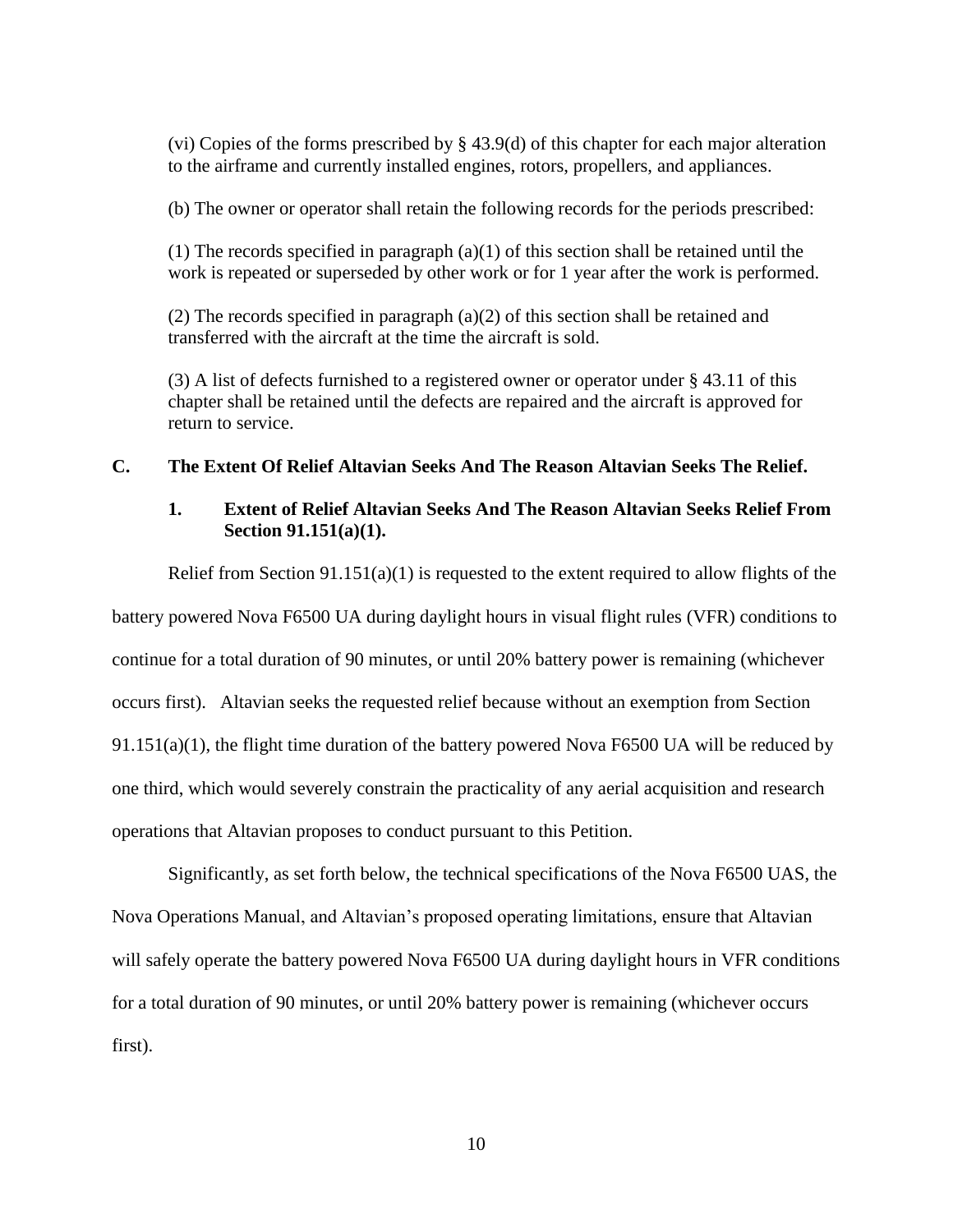#### **2. Extent of Relief Altavian Seeks And The Reason Altavian Seeks Relief From Sections 91.405(a), 91.407(a)(1), 91.409(a)(1) & (a)(2), and 91.417(a) & (b).**

Since Sections 91.405(a), 91.407(a)(1), 91.409(a)(1) & (a)(2), and 91.417(a) & (b) only apply to aircraft with an airworthiness certificate, Altavian requests relief from these Sections because the Nova F6500 UAS does not require an airworthiness certificate. As set forth more fully below, the Nova F6500 UAS meets the conditions of Section 333 for operation without an airworthiness certificate. Accordingly, Altavian, which manufactures the Nova F6500 UAS, will use Altavian technicians to perform maintenance, alterations, or preventive maintenance on the unmanned aircraft system using the methods, techniques, and practices prescribed in the manufacturer's maintenance manual. Furthermore, Altavian will document and maintain all maintenance records for the Nova F6500 UAS.

## **D. The Reasons Why Granting Altavian's Request Would Be In The Public Interest; That Is, How It Would Benefit The Public As a Whole.**

Granting the present Petition will further the public interest by allowing Altavian to safely, efficiently, and economically perform aerial acquisitions and research over the New River Regional Land Fill located near Raiford in Union County, Florida. As set forth below, the Nova F6500 UAS will be used to collect critical data about the bioreactor landfill, which is the first of its kind in Florida. Additionally, use of the Nova F6500 UAS will decrease congestion of the NAS, reduce pollution, and provide significant benefits to the economy. Notably, the benefits of the proposed operation of the Nova F6500 UAS will be realized without implicating any privacy issues.

#### **1. The Public Will Benefit From The Aerial Acquisition And Research Performed.**

Altavian submits this Petition to perform aerial acquisitions and research in support of the New River Regional bioreactor landfill, which accelerates waste decomposition. The New River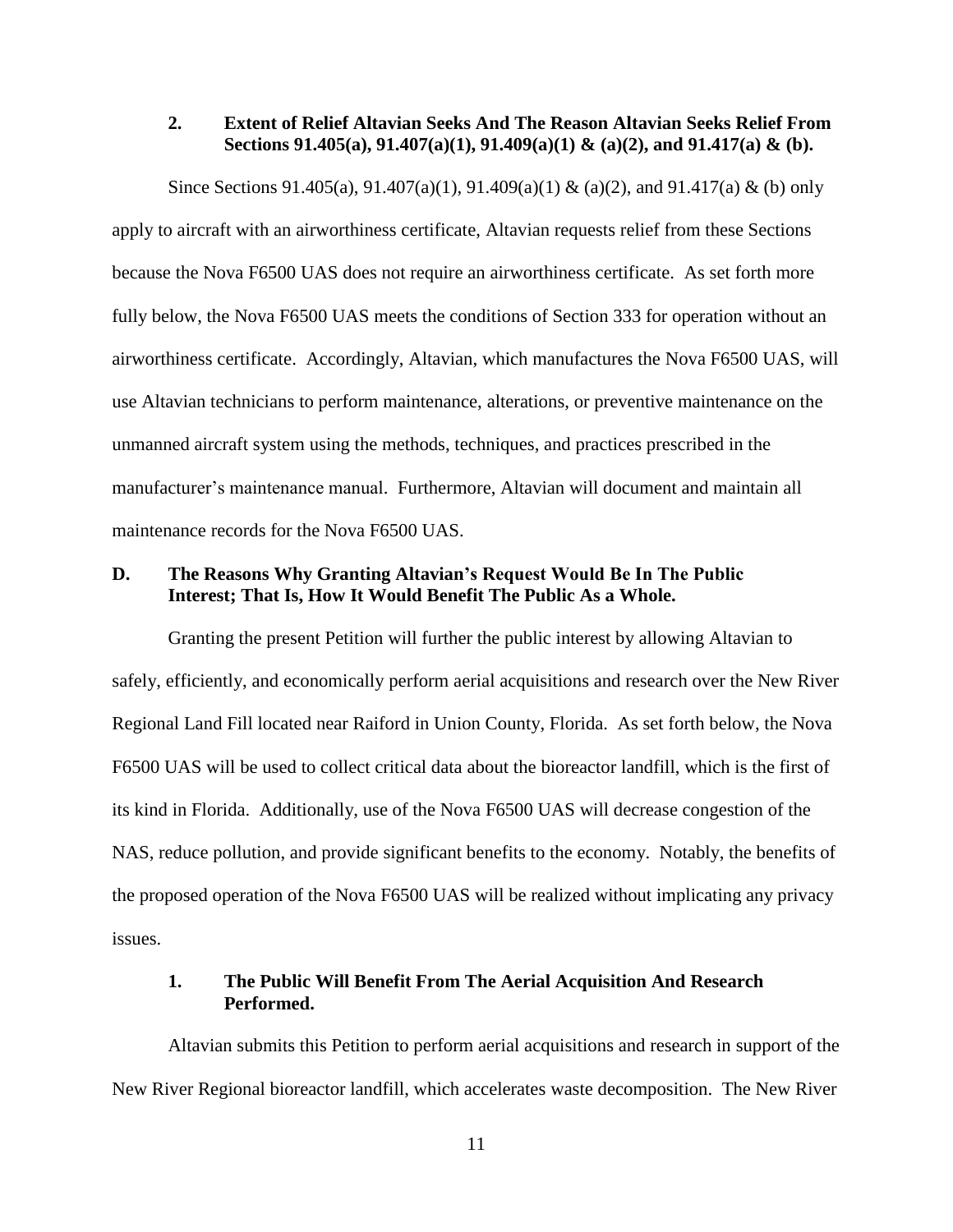Regional Landfill is the first of its kind in the state of Florida. Pursuant to this Petition, the Nova F6500 UAS will be used to collect topographic data about the landfill that will be critical in conducting capacity calculations, estimating the remaining life of the landfill, and ensuring compliance with the regulations set forth by the Florida Department of Environmental Protection (FDEP).

The New River Regional Landfill not only serves the citizens of Baker, Bradford, and Union Counties in Florida; it is the first bioreactor landfill in the state of Florida, and will provide valuable research data that will benefit the entire field of waste management. By introducing air and water into solid waste, the New River Regional Landfill is a bioreactor landfill that accelerates the waste decomposition process, which extends the life of the landfill and also generates methane gas that may be captured as an alternative energy source. Data collected from the New River Regional Landfill will provide landfill operators and engineers a valuable tool in the design of landfills.

By operating the Nova F6500 UAS, Altavian will be able to perform safe, efficient, and economical aerial acquisitions that will directly benefit the public. Specifically, the Nova F6500 UAS will be used to collect topographic data about the landfill that will be critical in conducting capacity calculations, estimating the remaining life of the landfill, and ensuring compliance with the regulations set forth by the Florida Department of Environmental Protection (FDEP). For example, FDEP Rule 62-701.500(13)(c), F.A.C, requires all landfills to submit an annual estimate of the remaining life and capacity of the permitted landfill area. Currently, aerial surveying by manned aircraft is often the method utilized to collect the topographic data used to perform the capacity calculations. Furthermore, the topographic data collected annually by aerial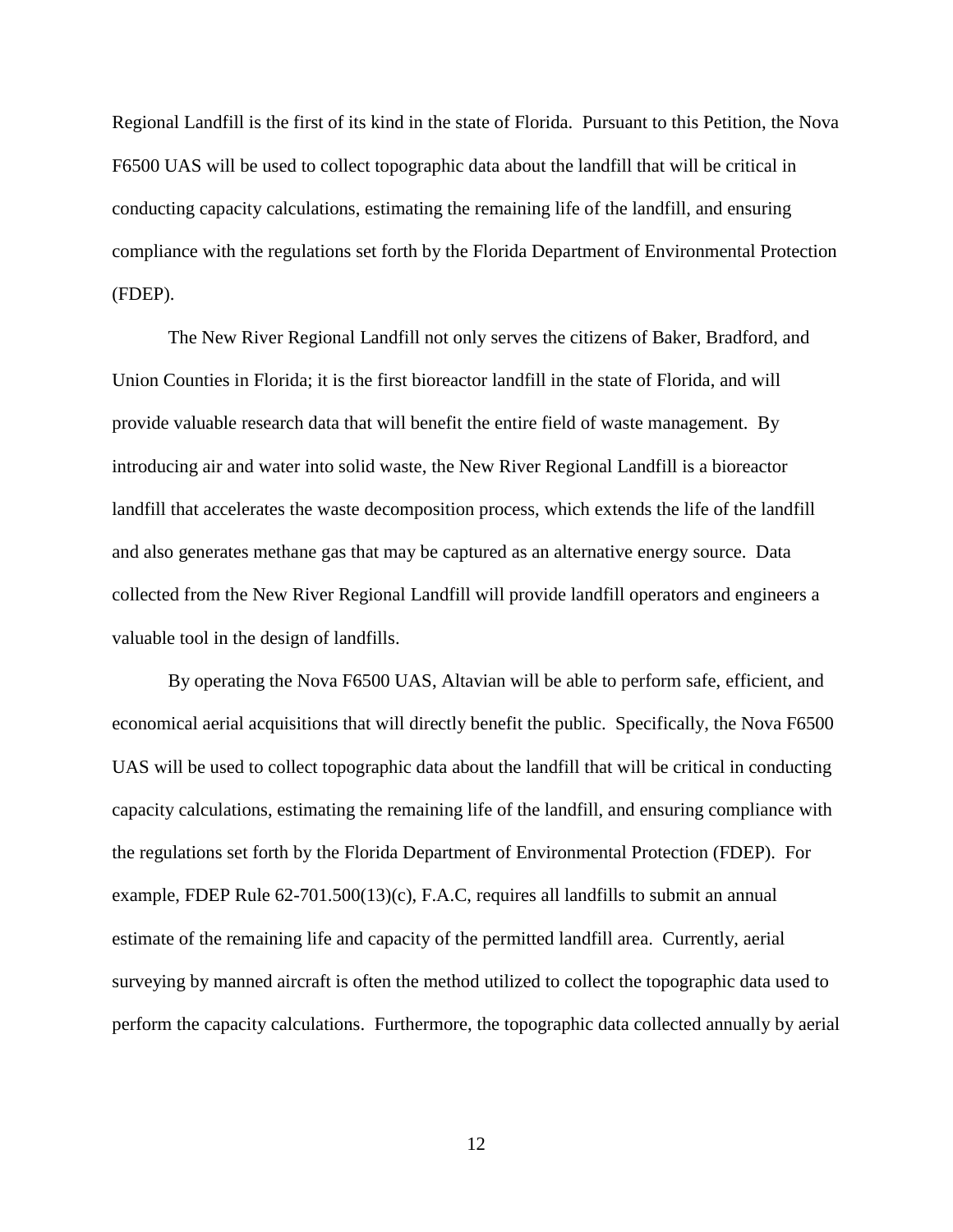surveying is utilized in estimating the remaining life of the landfill, which is used in calculating financial assurance as required by FDEP Rule 62-701.630, F.A.C.

#### **2. The Public Will Benefit From Decreased Congestion Of The NAS.**

The Nova F6500 UA is battery powered and serves as a safe, efficient, and economical alternative to the manned aircraft traditionally utilized to obtain aerial imagery. By reducing the amount of manned aircraft needed to perform aerial acquisitions, an exemption allowing the use of a Nova F6500 UAS would reduce the amount of manned aircraft in the NAS, reduce noise and air pollution, as well as increase the safety of life and property in the air and on the ground.

Furthermore, by reducing the number of manned aircraft operating in the NAS, congestion around airports caused by arriving and departing aircraft will be reduced. The Nova F6500 UA does not require an airport to takeoff or land. Likewise, a reduction of manned aircraft conducting aerial survey missions would result in fewer aircraft that must be handled by air traffic control during the ground, takeoff, departure, arrival, and landing phases of flight operations.

### **3. The Public Will Benefit From The Safety And Efficiency Of The Nova F6500 UAS.**

Conducting aerial acquisitions with the Nova F6500 UAS, instead of manned aircraft, will greatly benefit the public by drastically reducing the levels of air and noise pollution generated during traditional aerial survey flight operations. By using battery power and an electric motor, the Nova F6500 UAS produces no air pollution, and is the most viable environmentally conscious alternative to the cabin class, six cylinder internal combustion twin engine aircraft that are typically utilized for aerial acquisitions, while burning approximately 20-30 gallons per hour of leaded aviation fuel. The Nova F6500 UA, while reducing the carbon footprint of aerial acquisitions, also eliminates noise pollution, as its battery powered electric motor is barely audible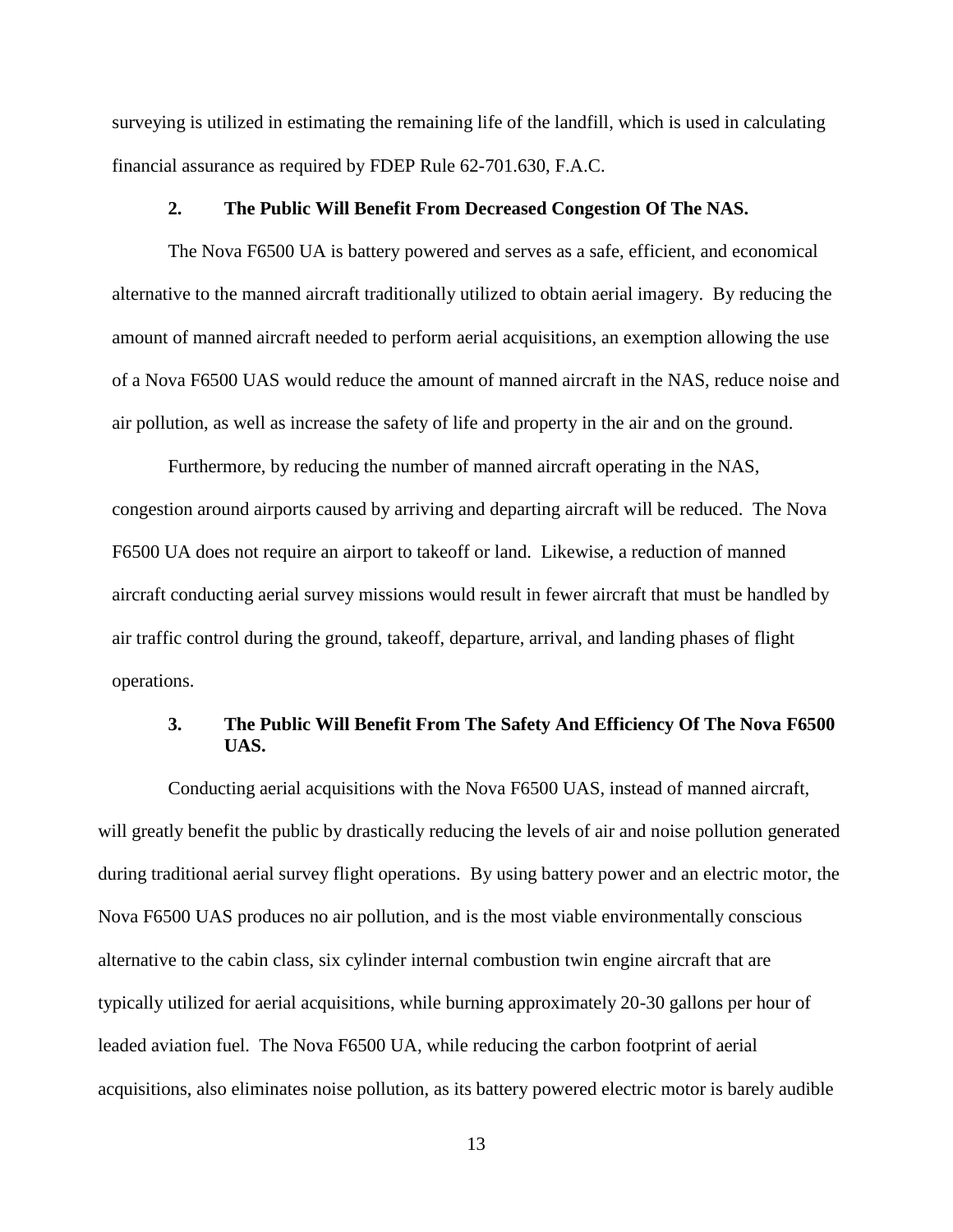during the take-off phase, and cannot be heard when operating more than 100 feet above ground level.

By using the Nova F6500 UAS to perform aerial acquisitions, the substantial risk to life and property in the air and on the ground, which is usually associated with traditional manned aircraft flight operations, will be substantially reduced or completely eliminated. Aside from the lack of aircrew members located onboard the aircraft, the Nova F6500 UA (weighing approximately fifteen (15) pounds at its maximum gross weight with a wingspan of 108 inches and a length of 65 inches, with no fuel on board), has less physical potential for collateral damage to life and property on the ground, and in the air, compared to the manned aircraft that typically conduct aerial acquisitions (weighing approximately 6,500 pounds with a wingspan of approximately 40 feet, a length of 34 feet, and a fuel capacity of 180 gallons).

#### **4. Performing Aerial Acquisition Operations With The Nova F6500 UAS Will Benefit The Economy.**

In addition to being safe and efficient, the Nova F6500 UAS is also an economical alternative to using manned aircraft to conduct aerial acquisitions. As such, operation of the Nova F6500 UAS will allow United States based companies, like Altavian, to remain competitive and contribute to growth of the U.S. economy. Specifically, with the rising cost of aviation fuel and the Environmental Protection Agency ("EPA") regulatory actions phasing out leaded fuels, U.S. owned and operated companies must adopt new and alternative technology in order to remain competitive. Operating the battery powered Nova F6500 UAS is one such technology that not only allows companies greater operational flexibility compared to manned aircraft, but provides such flexibility without the high operational cost of a traditional manned aircraft.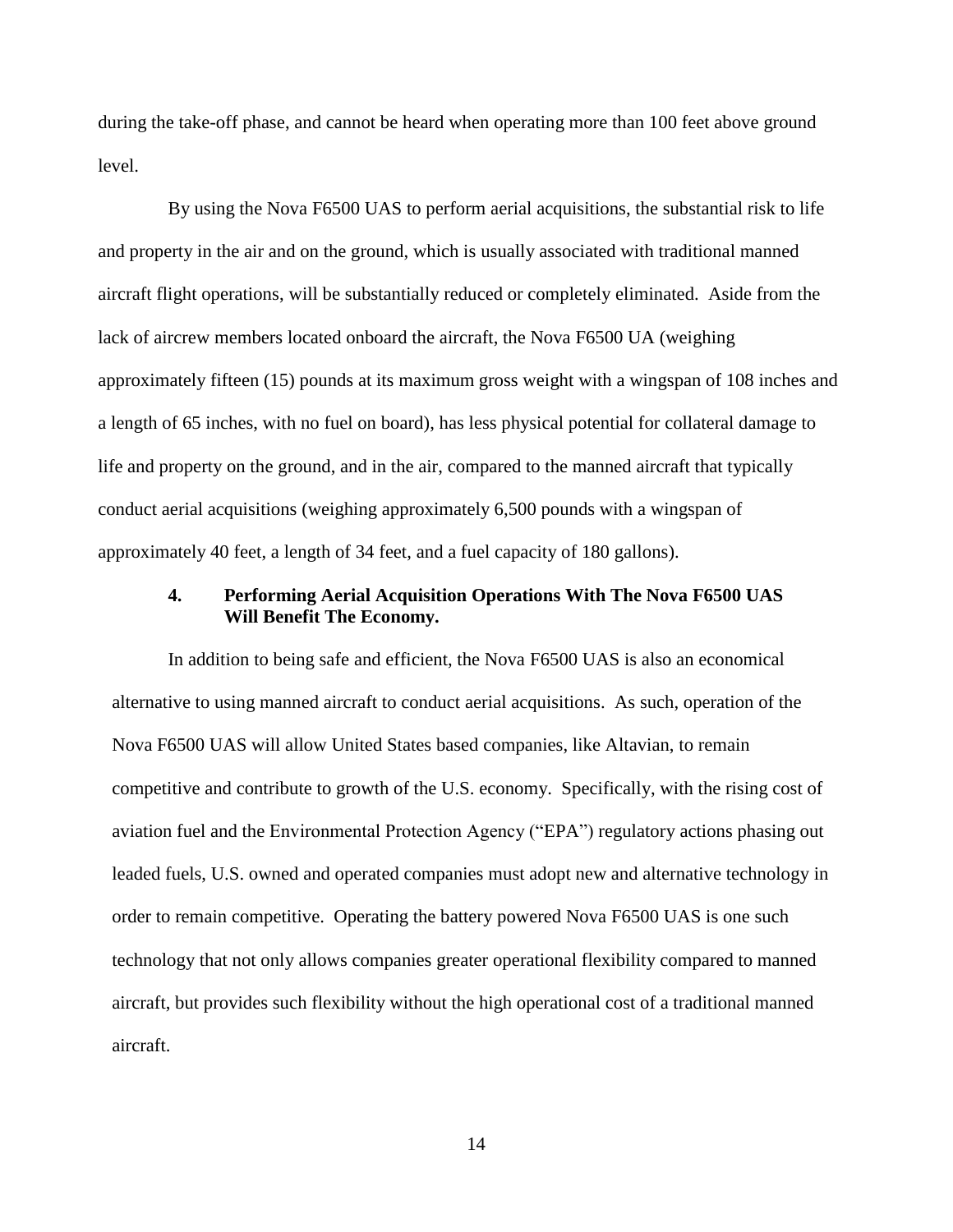By operating the Nova F6500 UAS, companies such as Altavian can remain competitive and profitable, and therefore provide greater job stability to employees and contractors, which will ultimately contribute to growth of the U.S. economy. Improved financial performance of U.S. companies, through commercial use of the Nova F6500 UAS, provides a stable workforce that increases consumer spending; improves local, state, and federal tax revenues; and allows companies to invest in research and development in order to remain competitive both in the United States and abroad.

#### **5. There Are No Privacy Issues.**

Like the manned aerial acquisition flight operations that have been conducted for decades, the proposed operation of the Nova F6500 UAS will not implicate any privacy issues. Specifically, the Nova F6500 UAS will be operated only in rural areas, and in accordance with all Federal Aviation Regulations, including the minimum altitude requirements of 14 C.F.R. § 91.119. Most significantly, the Nova F6500 UAS will not be operated closer than 500 feet to any person, vessel, vehicle, or structure, except when necessary for takeoff or landing.

### **E. The Reasons Why Granting The Exemption Would Not Adversely Affect Safety, Or How The Exemption Would Provide A Level Of Safety At Least Equal To That Provided By The Rule From Which Altavian Seeks Exemption.**

#### **1. Reasons Why The Nova F6500 UAS Meets The Conditions Of The FAA Modernization and Reform Act of 2012 (FMRA) Section 333.**

In consideration of the size, weight, speed, and limited operating area associated with the unmanned aircraft and its operation, Altavian's operation of the Nova F6500 UAS meets the conditions of FMRA Section 333, and will not require an airworthiness certificate in accordance with 14 C.F.R. Part 21, Subpart H.

Section 333 provides authority for UAS to operate without airworthiness certification and sets forth requirements for considering whether a UAS will create a hazard to users of the NAS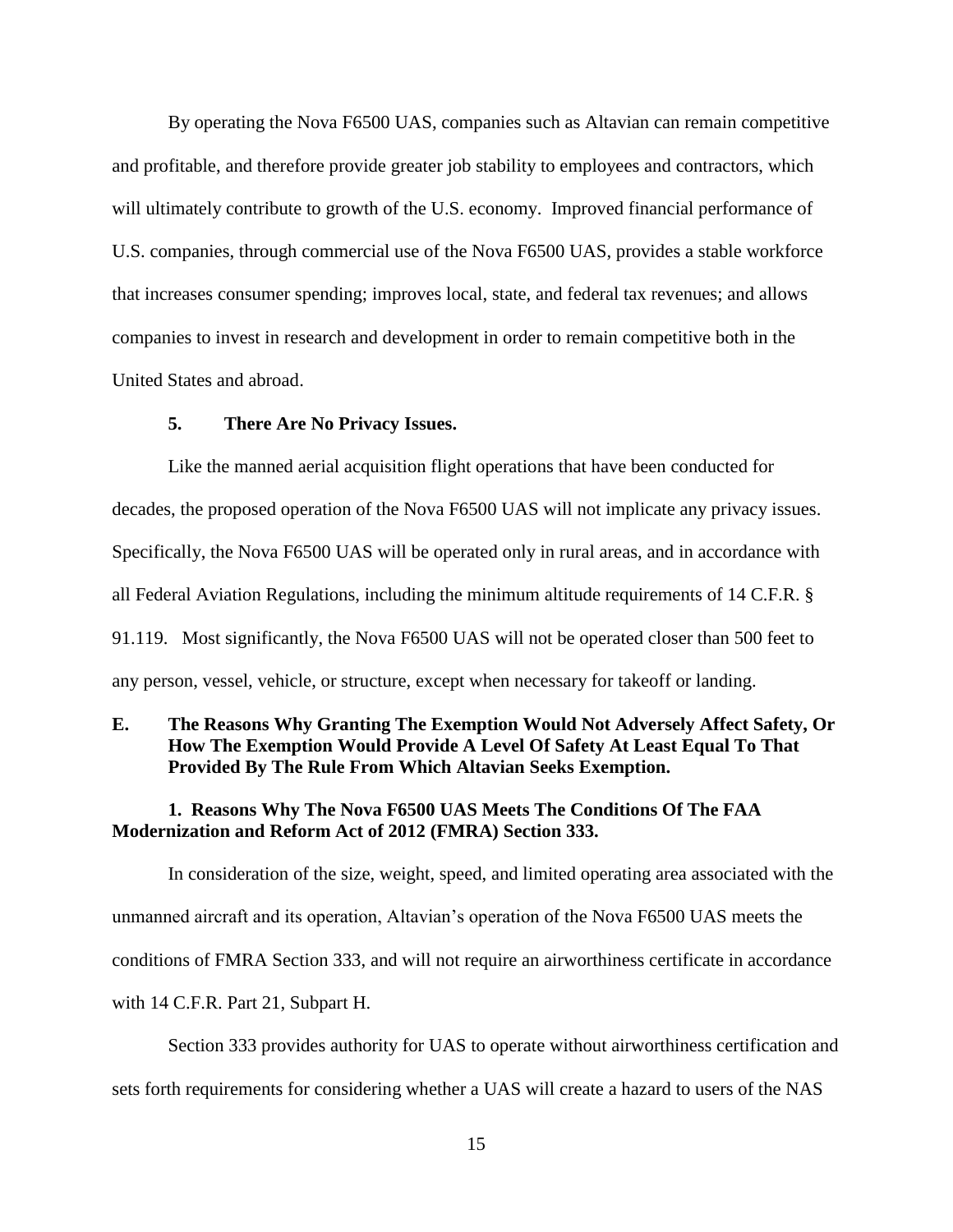or the public, or otherwise pose a threat to national security. Specifically, FMRA Section 333

states the following, in part:

*(a) In General.--Notwithstanding any other requirement of this subtitle, and not later than 180 days after the date of enactment of this Act, the Secretary of Transportation shall determine if certain unmanned aircraft systems may operate safely in the national airspace system before completion of the plan and rulemaking required by section 332 of this Act or the guidance required by section 334 of this Act.*

*(b) Assessment of Unmanned Aircraft Systems.--In making the determination under subsection (a), the Secretary shall determine, at a minimum--*

*(1) which types of unmanned aircraft systems, if any, as a result of their size, weight, speed, operational capability, proximity to airports and populated areas, and operation within visual line of sight do not create a hazard to users of the national airspace system or the public or pose a threat to national security; and*

*(2) whether a certificate of waiver, certificate of authorization, or airworthiness certification under section 44704 of title 49, United States Code, is required for the operation of unmanned aircraft systems identified under paragraph (1).*

*(c) Requirements for Safe Operation.--If the Secretary determines under this section that certain unmanned aircraft systems may operate safely in the national airspace system, the Secretary shall establish requirements for the safe operation of such aircraft systems in the national airspace system.*

In seeking this exemption, Altavian submits that the Nova F6500 UAS can operate safely

in the NAS pursuant to FMRA Section 333, as demonstrated by: (a) the safe operational history

and current use of the Nova F6500 UAS in the NAS; (b) the characteristics of the Nova F6500

UAS; (c) the limited area of Altavian's intended operation; (d) the private pilot certification

requirement; and (e) the specific operating limitations.

## **a. The Nova F6500 UAS Has A Proven History Of Operation In The NAS Pursuant To A Certificate Of Authorization ("COA").**

The Nova F6500 UAS (also known as the Nova Block III) is currently operating safely in

the NAS pursuant to approximately fifteen (15) Certificates of Authorization ("COA") granted

by the FAA to the Middle Tennessee State University; Sinclair Community College in Ohio; the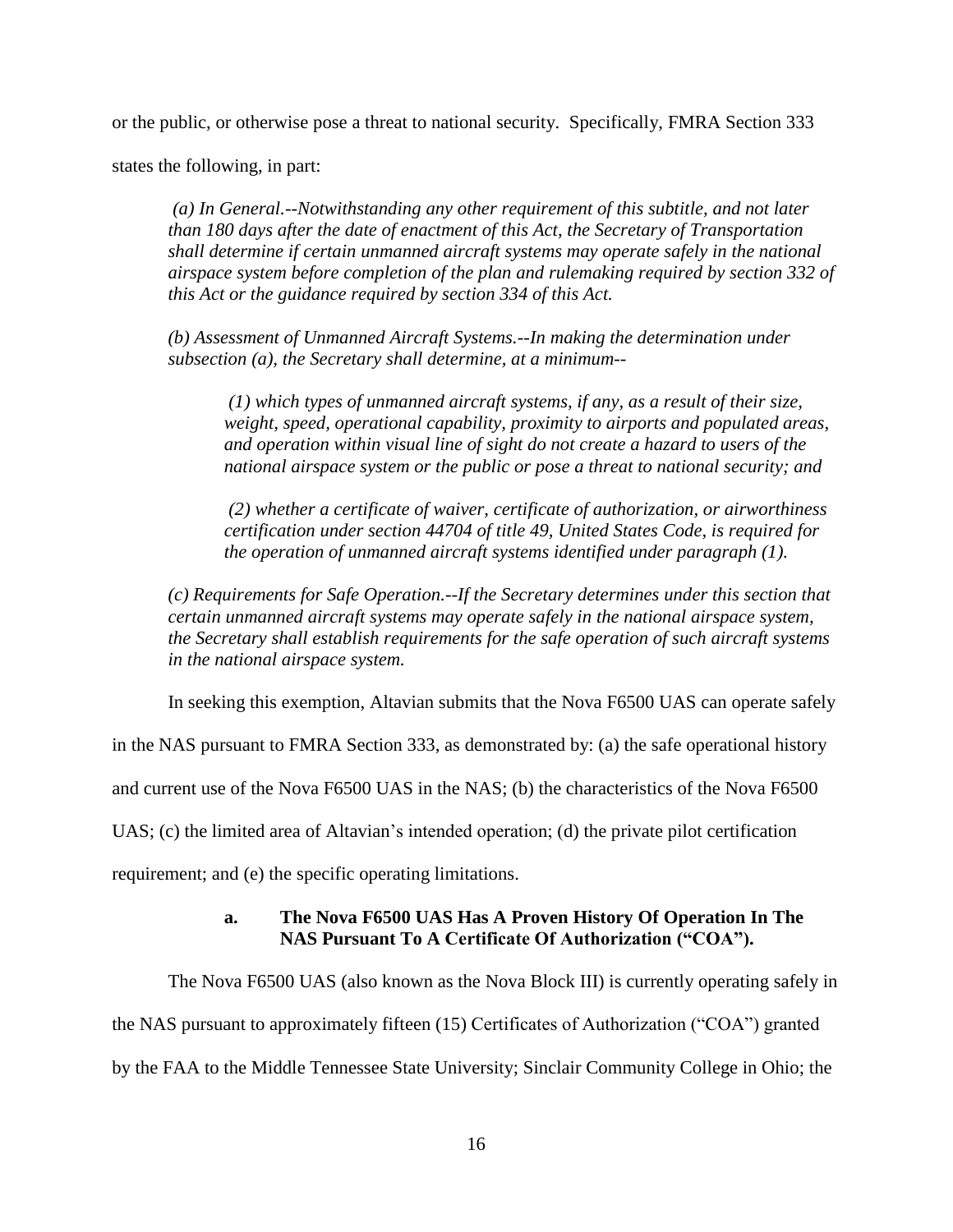U.S. Army Corps of Engineers (Jacksonville District and Mobile District); Mississippi State University for the Pearl River Basin; and the University of Florida. The U.S. Army Corps of Engineers will be operating the Nova F6500 UAS pursuant to additional COAs in the foreseeable future, pending approval by the FAA.

## **b. The Specifications Of The Nova F6500 UAS Demonstrate Its Safe Characteristics.**

The Nova F6500 UAS does not create a hazard to users of the NAS or the public, or otherwise pose a threat to national security considering its size, weight, speed, or operational capability.

| <b>Unmanned Aircraft</b><br>System            | The Nova F6500 is an Unmanned Aircraft System that is comprised<br>of an amphibious unmanned aircraft and a transportable ground<br>station.                                                                                                                                                                                                            |
|-----------------------------------------------|---------------------------------------------------------------------------------------------------------------------------------------------------------------------------------------------------------------------------------------------------------------------------------------------------------------------------------------------------------|
| Serial No.                                    | 3016                                                                                                                                                                                                                                                                                                                                                    |
| <b>Unmanned Aircraft</b><br><b>Dimensions</b> | Wingspan: 108 in.<br>Length:<br>65 in.                                                                                                                                                                                                                                                                                                                  |
| Engine<br>(Propulsive Unit)                   | Engine (Propulsive Unit)<br>$(1)$ Altavian Inc. $P/N$ : 30027 (Electric)<br>FAA Engine Type Cert: None<br>Propulsive Unit Type: 25V, 11 Amp Hour capacity, Lithium ion<br>battery powered, direct drive electric motor<br>Motor, Electric Sub-Assembly:<br><b>Manufacturer: NeuMotor</b><br>Model: 1509<br>2.0 HP Peak Power Direct Drive<br>10 oz. Wt. |

**i. Technical Specifications Of The Nova F6500 UAS.**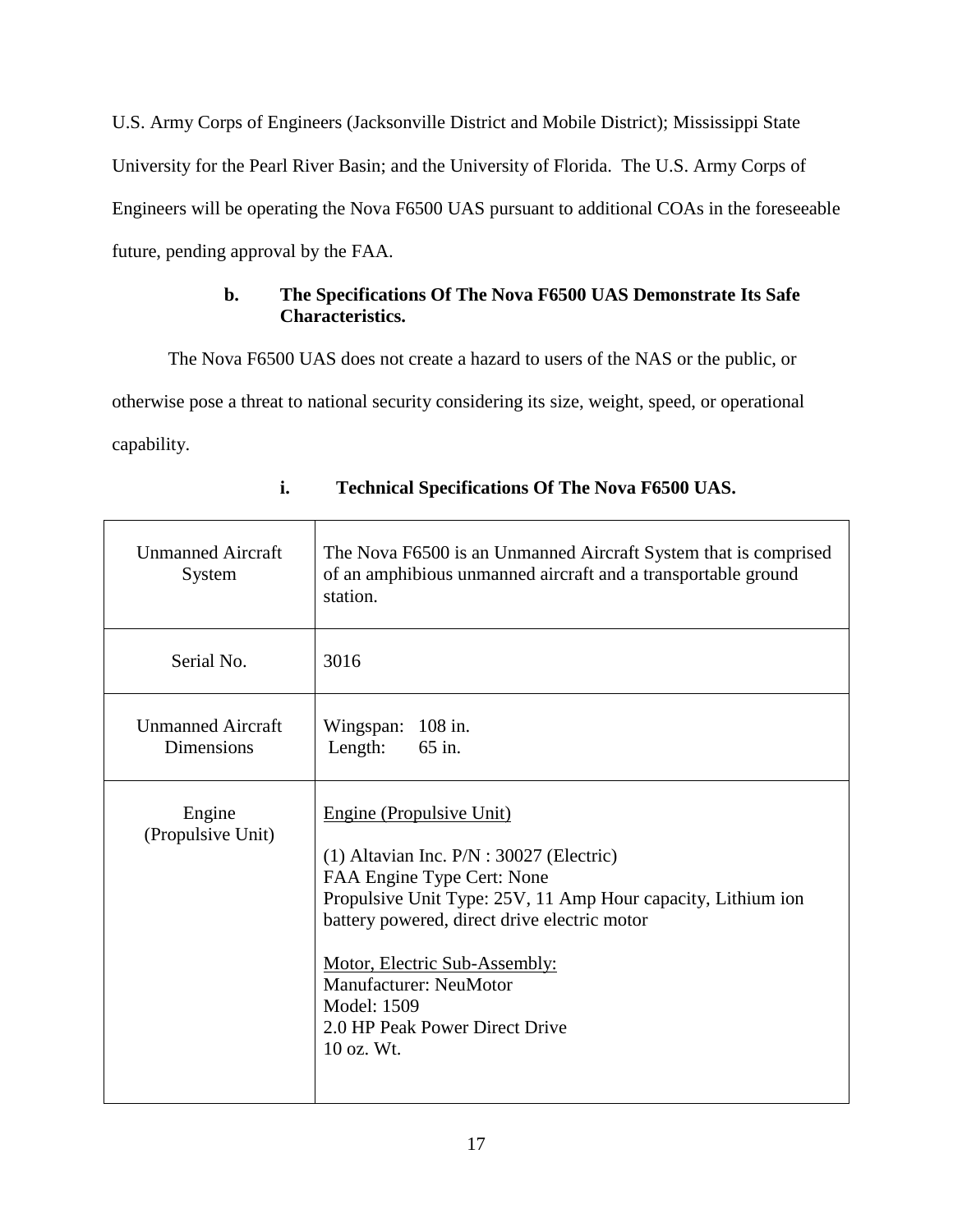|                                          | Motor, Controller Sub-Assembly:<br><b>Manufacturer: Castle Creation</b><br>Model: Phoenix Ice 100<br><b>Type: Speed Controller</b><br>100 Amps Maximum<br>4.6 oz. Wt.<br>Motor, Battery:<br>Manufacturer: MaxAmps, Inc.<br>Type: Lithium Ion<br>11 Amp hour<br>22.2V (nominal)                                                                                                                                                                                   |
|------------------------------------------|------------------------------------------------------------------------------------------------------------------------------------------------------------------------------------------------------------------------------------------------------------------------------------------------------------------------------------------------------------------------------------------------------------------------------------------------------------------|
| Fuel                                     | Not Applicable.<br>NOTE: The Nova F6500 UAS is powered by a Lithium<br>Polymer rechargeable battery, Altavian P/N 30142.                                                                                                                                                                                                                                                                                                                                         |
| Engine (Propulsive Unit)<br>Limits       | Maximum Power Output: 2.0 HP<br>Maximum RPM: 60,000 RPM (reduced to a propeller RPM of<br>7,200<br>Maximum Motor Temperature: $170 \text{ }^{\circ}F(77 \text{ }^{\circ}C)$<br>NOTE: The motor temperature is not displayed to the<br>operator.<br>Maximum motor, controller sub-assembly<br>temperature: $194 \text{ }^{\circ}F(90 \text{ }^{\circ}C)$<br>Minimum voltage, motor battery during pre-flight engine run up<br>after 3 sec. at max throttle: 22.6V |
| Propeller and<br><b>Propeller Limits</b> | $(1)$ Altavian Inc. P/N 30360<br>FAA Propeller Type Certificate: None<br>Propeller Type: 2-blade, hinged (folding), carbon fiber reinforced<br>plastic, fixed pitch, tractor<br>Propeller Sub-Assembly:<br>Manufacturer: Aeronaut<br>Model: CAM 15x13<br>Diameter (Nominal): 15 in.                                                                                                                                                                              |
| Battery Command &<br>Control             | Nova Air Vehicle Battery P/N 30142 powers the motor, and battery<br>command and control.                                                                                                                                                                                                                                                                                                                                                                         |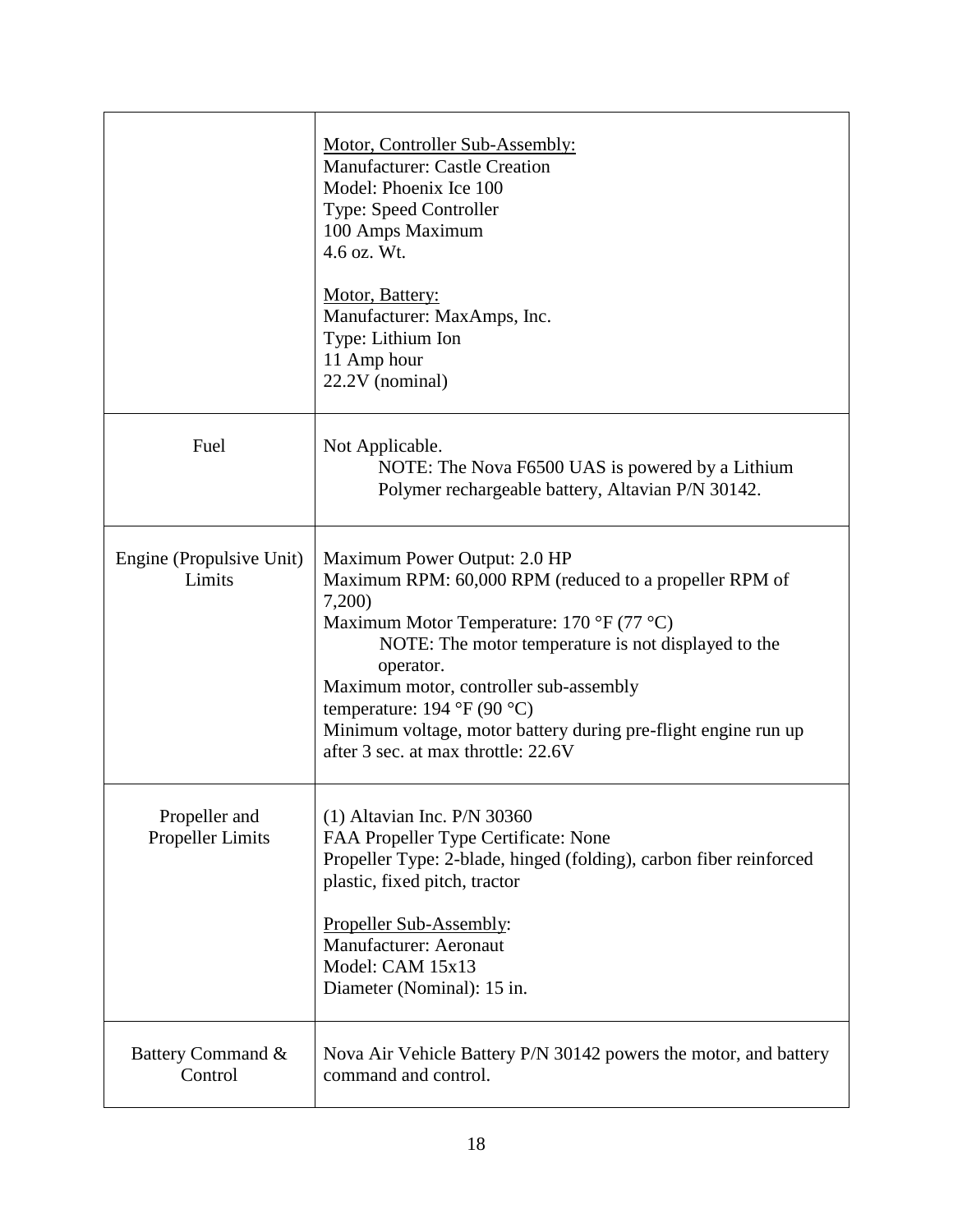| <b>Airspeed Limits</b>          | Vne (Never Exceed Speed) 58 knot (30 m/s)<br>Vno (Maximum Structural Cruising Speed) 48 knots (25 m/s)<br>Va (Maneuvering Speed) 48 knots (25 m/s)<br>Landing Speed: 27 knots (14 m/s)                                                         |
|---------------------------------|------------------------------------------------------------------------------------------------------------------------------------------------------------------------------------------------------------------------------------------------|
| Empty Weight C.G.<br>Range      | $20.2 - 21.7$ inches aft of datum                                                                                                                                                                                                              |
| Datum                           | <b>Front of Motor Case</b>                                                                                                                                                                                                                     |
| Mean Aerodynamic<br>Chord (MAC) | 13 in. long with leading edge 21.2 in. from nose                                                                                                                                                                                               |
| <b>Leveling Means</b>           | Not Applicable.                                                                                                                                                                                                                                |
| <b>Maximum Weights</b>          | Ramp 15 lbs.<br>Takeoff 15 lbs.<br>Landing 15 lbs.                                                                                                                                                                                             |
| <b>Empty Weight</b>             | 8.35 lbs.<br>NOTE: Empty Weight Excludes weight of battery and<br>payload modules.                                                                                                                                                             |
| Frequencies                     | 902-928 MHz (ISM Band)<br>2.4 GHz (ISM Band)<br>NOTE: FCC license is not required to utilize the above<br>frequencies; uplink and downlink are on the 900Mhz band. If<br>video is utilized, uplink, downlink, and video are all on<br>2.4 Ghz. |
| <b>Computer Software</b>        | Avionics embedded processor, P/N 30138                                                                                                                                                                                                         |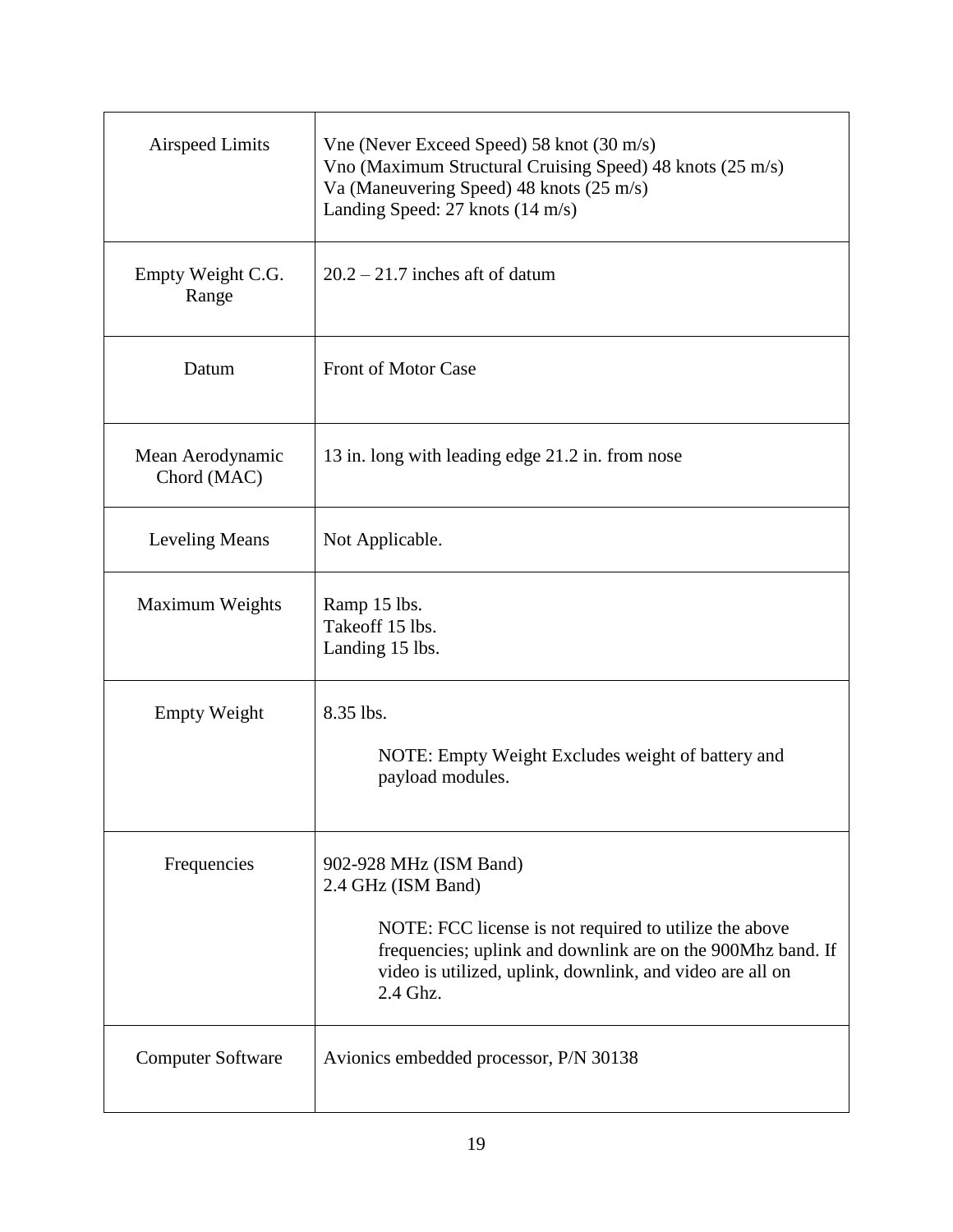| Minimum Crew                                    | (1) The Nova F6500 UAS can be operated by a single operator.                                                                        |     |              |      |            |  |  |
|-------------------------------------------------|-------------------------------------------------------------------------------------------------------------------------------------|-----|--------------|------|------------|--|--|
| Number of Seats                                 | (0) Not Applicable.                                                                                                                 |     |              |      |            |  |  |
| <b>Fuel Capacity</b>                            | Not Applicable.                                                                                                                     |     |              |      |            |  |  |
| Oil Capacity                                    | Not Applicable.                                                                                                                     |     |              |      |            |  |  |
| Max. Operating Altitude                         | 1,000 ft. AGL (304 M)                                                                                                               |     |              |      |            |  |  |
| <b>Control Surface</b><br>Movements             | Wing Flaps                                                                                                                          | N/A |              |      |            |  |  |
|                                                 | Aileron                                                                                                                             | Up  | $30^\circ$   | Down | $30^\circ$ |  |  |
|                                                 | "V" tail elevator action                                                                                                            | Up  | $60^{\circ}$ | Down | $60^\circ$ |  |  |
|                                                 | "V" tail rudder action                                                                                                              | Up  | $60^{\circ}$ | Down | $60^\circ$ |  |  |
|                                                 | "V" tail max. combination<br>Rudder elevator action                                                                                 | Up  | $60^{\circ}$ | Down | $60^\circ$ |  |  |
| <b>Nominal Endurance</b>                        | 90 minutes above $32 \text{ }^{\circ}F(0 \text{ }^{\circ}C)$<br>45 minutes below 32 °F (0 °C)                                       |     |              |      |            |  |  |
| <b>Ambient Outside Air</b><br>Temperature (OAT) | Maximum OAT: 120 °F (49 °C)<br>Minimum OAT At Altitude: -20 °F (-29 °C)                                                             |     |              |      |            |  |  |
| <b>Wind Limitation</b>                          | 19 knots                                                                                                                            |     |              |      |            |  |  |
| Maintenance                                     | This Nova F6500 UAS must be maintained in accordance with the<br>manufacturer's maintenance manual, or later FAA accepted revision. |     |              |      |            |  |  |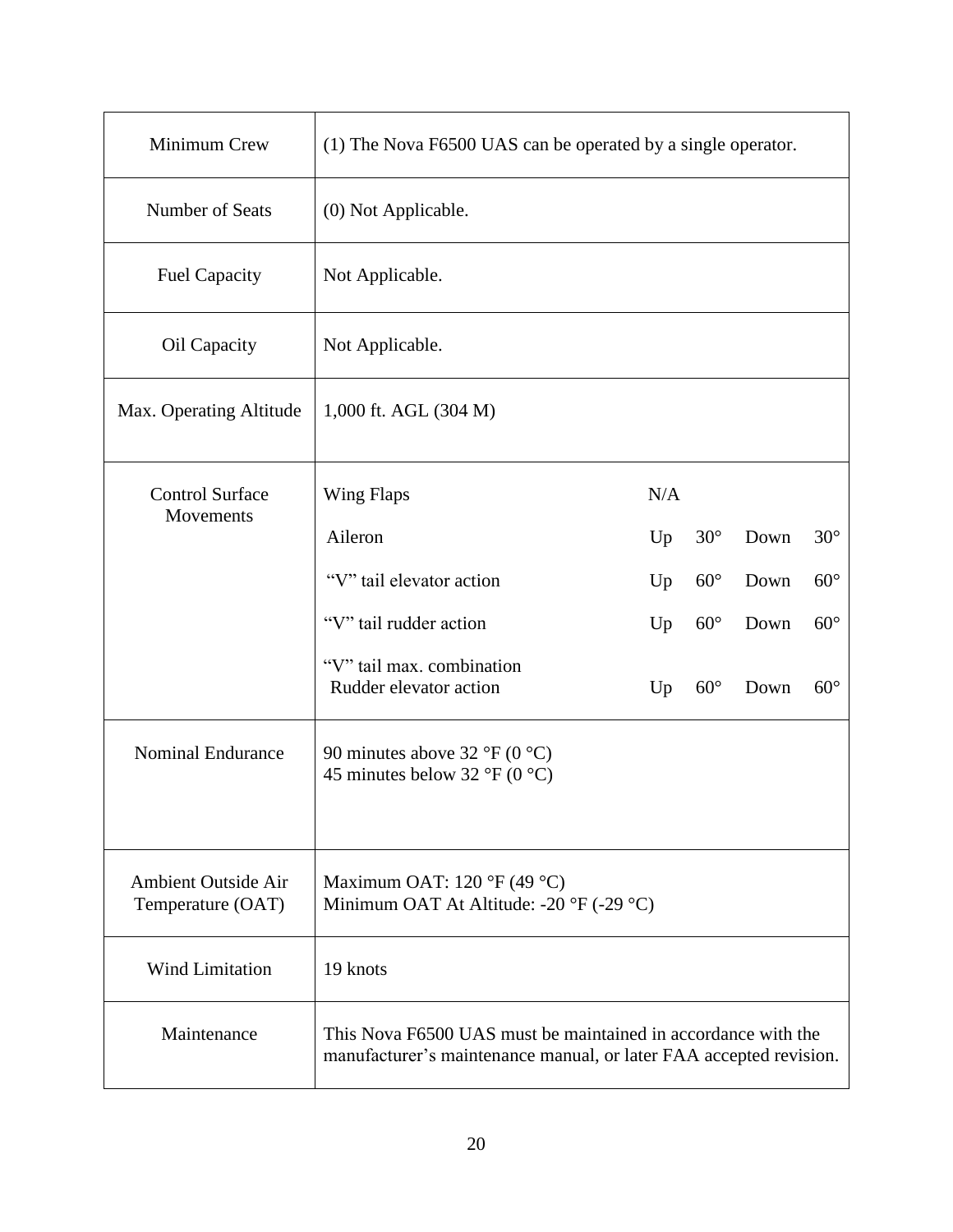### **ii. The Nova F6500 UAS Autonomous Flight And Navigation Modes Enable The UAS To Remain Within A Defined Operational Area.**

A complete description of the autonomous modes and methods of navigation for the Nova F6500 UAS is provided in the Nova F6500 UAS Operator Manual at pages 7-2 through 7- 4. A copy of the Nova F6500 UAS Operator Manual, which contains proprietary information, is attached hereto as Exhibit B, and is to be held in a separate file pursuant to 14 C.F.R. §  $11.35(b)^3$ .

#### **iii. The Nova F6500 UAS Is Designed For Complete Autonomy From Launch To Landing Even In The Unlikely Event Of Loss Of The Control Link Or Navigation.**

Although a degradation or loss of the control link, and/or degradation or loss of the source of navigation, is unlikely, it is a situation that is well planned for and therefore, is a benign event. The Nova F6500 UA is designed for complete autonomy from launch to landing with a line of sight operator in the loop monitoring the airframe.

The Nova F6500 unmanned aircraft (UA) uses a two-stage failsafe approach for all avionics failure conditions, including the event of a loss of communications ("Lost Link"). Upon loss of the communication signal, the Nova F6500 UA will attempt to reacquire the link. If after 10 seconds the link has not been reacquired, the Nova F6500 UA will continue to attempt to reacquire the link while maintaining the current altitude and navigating to the home waypoint, which is the same as the location of the ground control station. Once at the home waypoint, the Nova F6500 UA will loiter while continuing its attempt to reacquire the link for 300 seconds (to allow for rebooting of the ground control station, if needed). The Nova F6500 UA will then continue to attempt to re-acquire the link while it navigates through the landing procedure.

 $\overline{a}$ 

<sup>&</sup>lt;sup>3</sup> Exhibits to this Petition contain proprietary information, and in accordance with 14 C.F.R. § 11.35(b), are not to be included in the Federal Docket Management System (FDMS).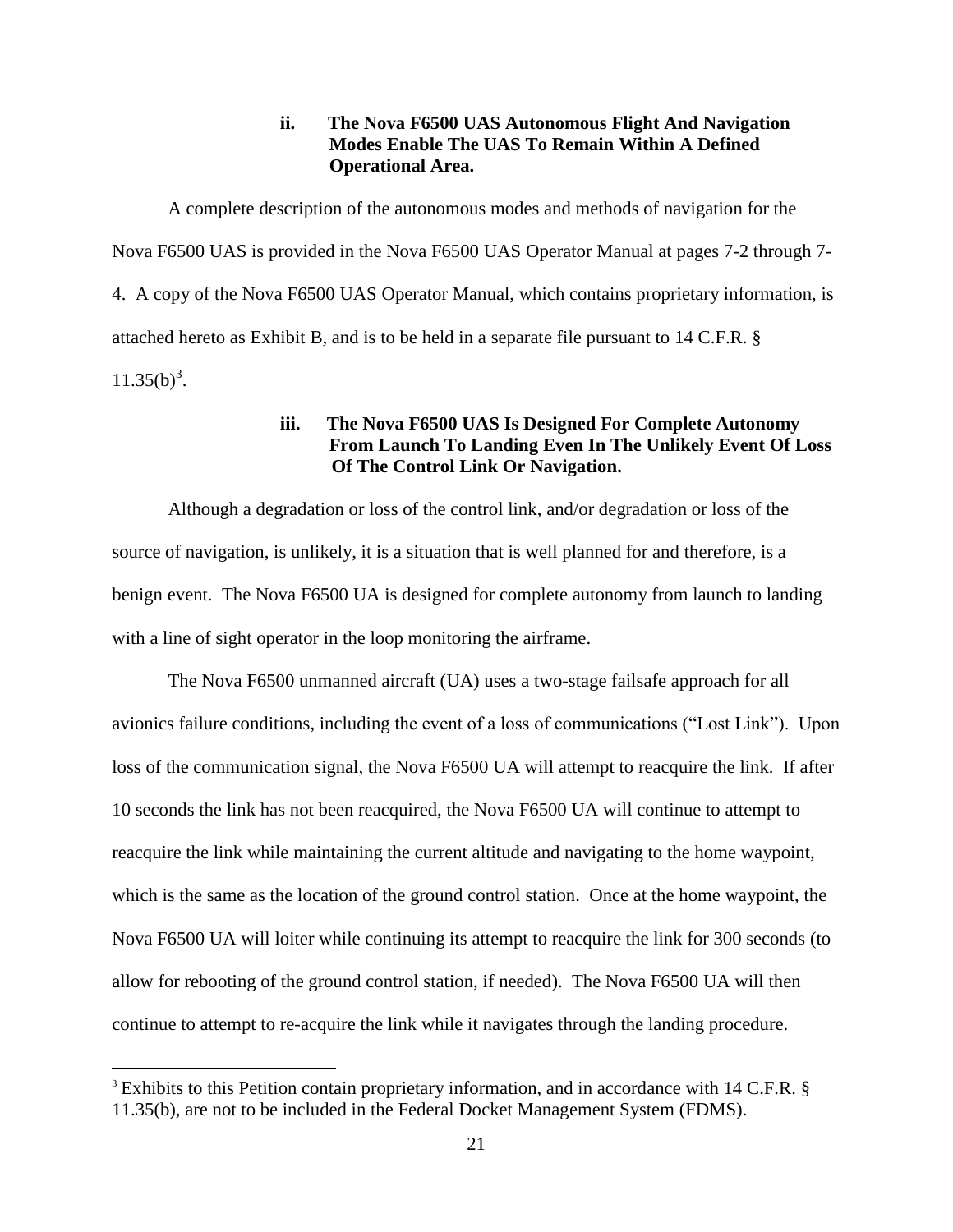The landing procedure for Lost Link is identical to a normal landing procedure. The Nova F6500 UA will descend from "minimum safe altitude" to a breakout altitude (site specific) while continuing to loiter around the rally point. Once at the breakout altitude, the Nova F6500 UA will depart the loiter along a tangential path toward the touchdown spot. The Nova F6500 UA will descend on glide slope from the tangent point to the touchdown spot, slowing down to flair speed (12m/s) in the final moments before touchdown and automatically flare 3 meters above the ground.

Loss of GPS signal will result in a two tiered recovery approach. Upon loss of a GPS signal, the Nova F6500 UA will immediately enter a loiter orbit in an attempt to reacquire a signal. If after 15 seconds, GPS is not reacquired, the UA will enter tier two. At any time in tier one or two, the operator can take over with augmented control and utilize its onboard magnetometer to navigate back to the home waypoint through dead-reckoning. During this failure mode, the observer will call out UA position and movement back to the operator. Once the UA is close enough to resolve orientation, or if operating with a live video payload, the operator can engage manual control and perform a manual landing at the pre-decided landing site.

If a cascade of failures has occurred and Lost-Link has also occurred during tier two, the Nova F6500 UA will enter into a loiter-land procedure; descending in a loiter while reducing speed until contact with the ground at flair speed. During this decent, the Nova F6500 UA is still in controlled flight and at touchdown the forward speed should not exceeded 11 m/s with the propeller off, minimizing damage to anything that the Nova F6500 UA may contact.

The Nova F6500 UAS Operator Manual at Chapter 9 "Emergency Procedures" fully describes the features of the Nova F6500 UA and sets forth the unmanned aircraft's operation in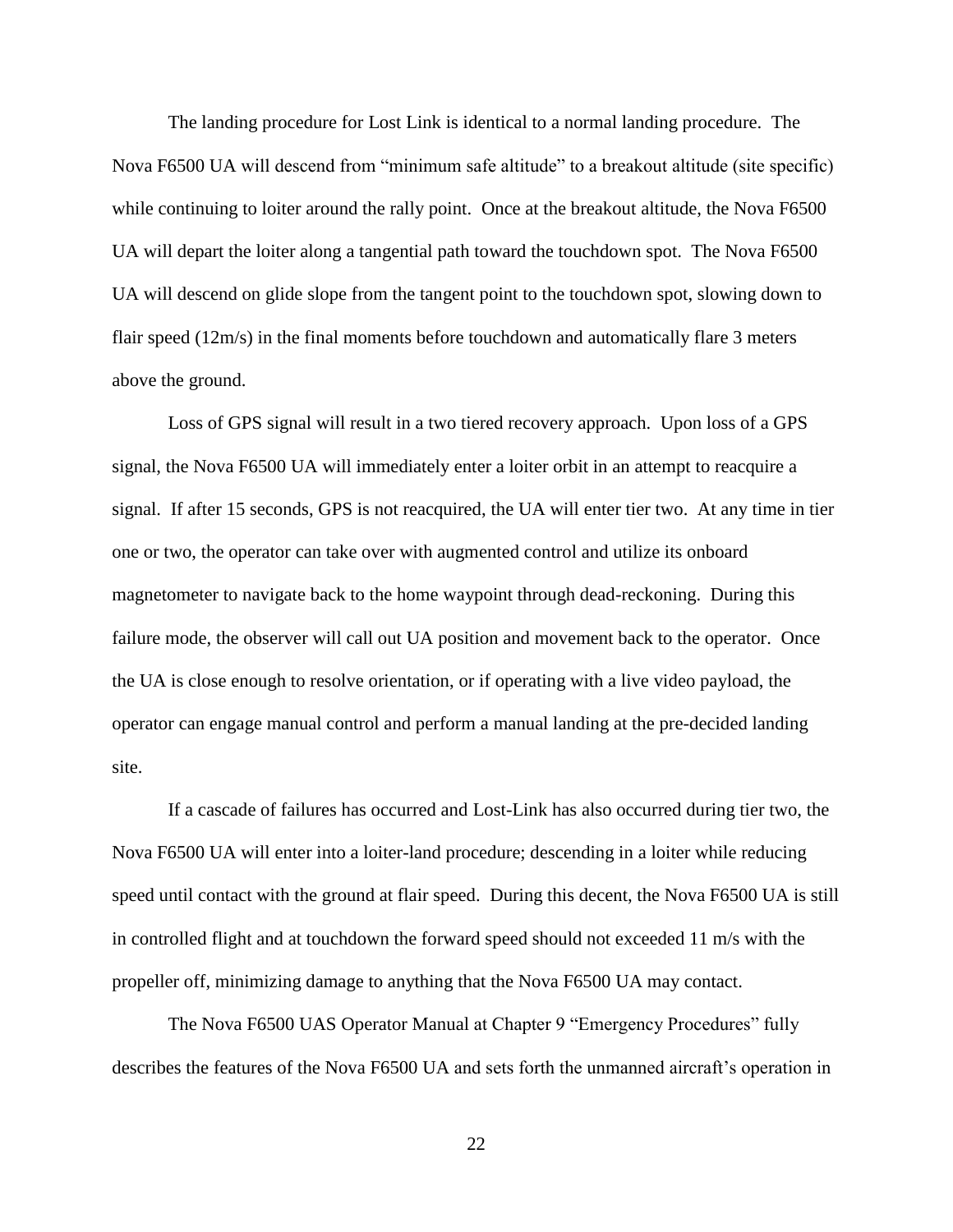the event of a power loss, loss of communications, loss GPS, loss of video link, or software crash. A copy of Nova F6500 UAS Operator Manual, which contains proprietary information, is attached hereto as Exhibit B, and is to be held in a separate file pursuant to 14 C.F.R. § 11.35(b).

### **iv. The Nova F6500 Ground Control Station And Its Operation.**

A complete description of the operation and specifications of the ground control station (GCS) and flight control software for the Nova F6500 UAS is provided in the Nova F6500 UAS Operator Manual at Chapter 2. A complete overview of the features and operation of the GCS software is provided at Chapter 7. A copy of the Nova F6500 UAS Operator Manual, which contains proprietary information, is attached hereto as Exhibit B, and is to be held in a separate file pursuant to  $14$  C.F.R.  $\S$  11.35(b).

## **c. Flight Operations Pursuant To The Exemption Sought Would Be Limited To Areas Over The New River Regional Landfill That Are Not In The Proximity Of Airports Or Over Populated Areas.**

Pursuant to this Petition, Altavian proposes to only conduct aerial acquisition flight operations over the New River Regional Land Fill, which is not located near any populated areas, airports, helipads, or major roadways. Specifically, Altavian's proposed area of flight operations, the New River Regional Land Fill, is located near Raiford<sup>4</sup>, Union County, Florida, which is a rural area that is:

- 1. Not a populated area as depicted on VFR Sectional Aeronautical Charts;
- 2. Not within five (5) miles of any airport or helipad;

 $\overline{a}$ 

- 3. Not within one hundred (100) meters of state roads having more than two lanes; and
- 4. Not within fifty (50) meters of state roads having two lanes or less.

<sup>4</sup> Raiford is a town in [Union County,](http://en.wikipedia.org/wiki/Union_County,_Florida) [Florida,](http://en.wikipedia.org/wiki/Florida) [United States.](http://en.wikipedia.org/wiki/United_States) The population was 187 at the 2000 census. As of 2004, the population recorded by the [U.S. Census Bureau](http://en.wikipedia.org/wiki/U.S._Census_Bureau) is 193.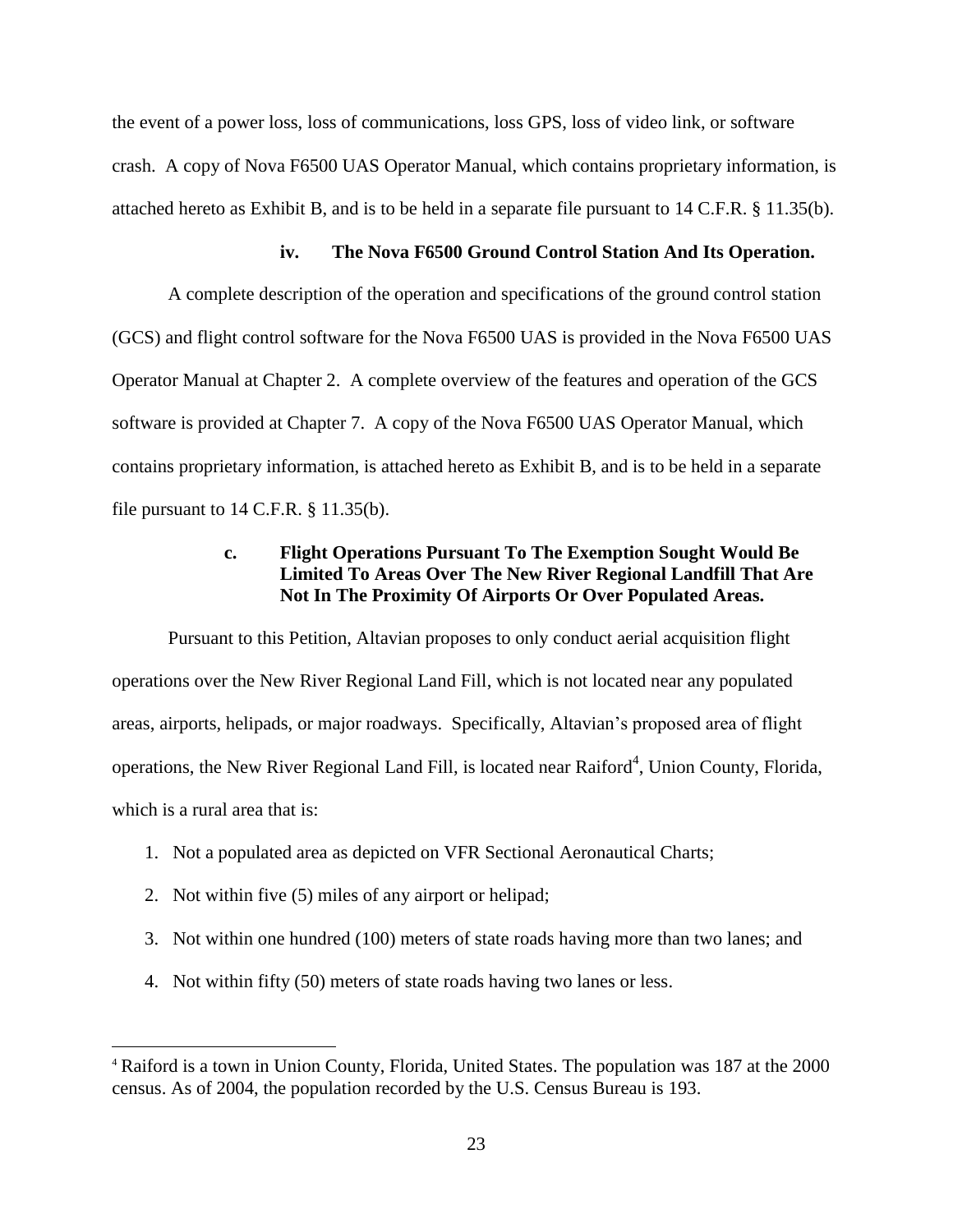Furthermore, all flight operations will be conducted in accordance with 14 C.F.R. § 91.119, *Minimum safe altitudes: General*.



**Figure 2: Jacksonville (SJAC) VFR Sectional Chart view of Raiford, Florida.**

### **d. Flight Operations Of The Nova F6500 UAS Are Limited To The Line Of Sight Of A Certificated Private Pilot in Command With A Safety Observer.**

Altavian will only utilize certificated Private Pilots who possess a valid Second Class Airman Medical Certificate to act as a pilot in command of the Nova F6500 UAS. Additionally, a safety observer, who will also possess a valid Second Class Airman Medical Certificate, and who have completed a private pilot ground school, and passed the FAA private pilot knowledge test, will assist all pilots. Additionally, both the pilot in command and safety observer must complete the Altavian Nova Operators Course and meet the experience requirements as set forth in the Nova Family of Systems Operations Manual. A copy of the Nova Family of Systems Operations Manual, which contains proprietary information, is attached hereto as Exhibit C, and is to be held in a separate file pursuant to 14 C.F.R. § 11.35(b).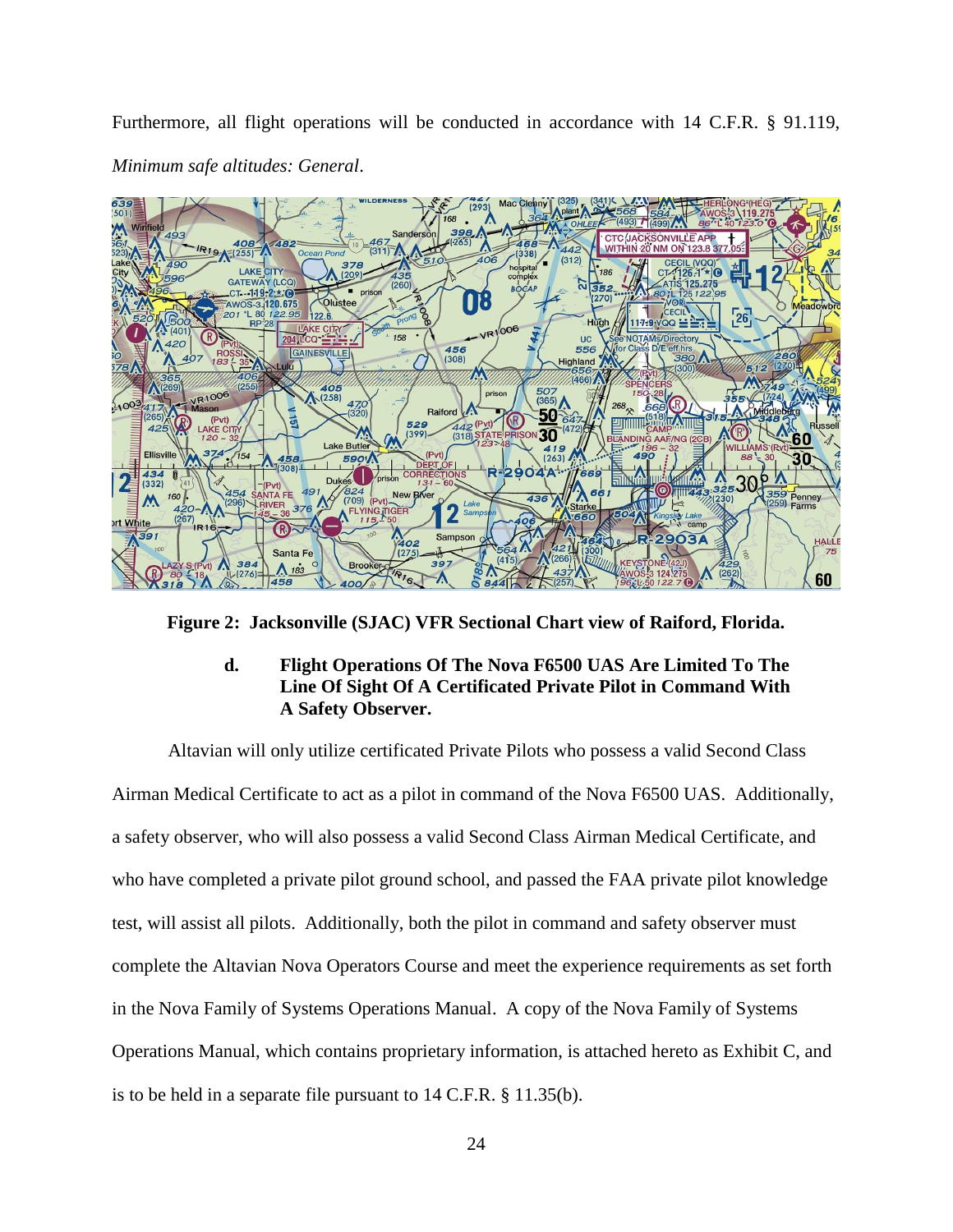#### **e. Flights Will Be Conducted Pursuant To Specific Operating Limitations.**

In seeking this exemption, Altavian proposes to commercially operate the Nova F6500 UAS for the special purpose of conducting aerial acquisitions over the New River Regional Landfill, pursuant to the following specific operating limitations:

- 1. Flight operations are permitted only in the defined areas over the New River Regional Landfill.
- 2. The Nova F6500 UA will be operated at or below 500 ft. above ground level (AGL), except as necessary to comply with the requirements of 14 C.F.R. § 91.119.
- 3. The Nova F6500 UA will be operated within one mile, and within line of sight, of the pilot in command and safety observer.
- 4. The Nova F6500 UA will be operated pursuant to Day Visual Flight Rules (VFR) in visual meteorological conditions (VMC). The Nova F6500 UAS will be operated only during daylight hours (*i.e.* between the end of morning civil twilight and the beginning of evening civil twilight, as published in the American Air Almanac, converted to local time).
- 5. Flights of the Nova F6500 UA will continue for a total duration of 90 minutes, or until 20% battery power is remaining (whichever occurs first).
- 6. The Nova F6500 UA will operate from on-site takeoff/landing location(s) directly next to the pilot in command and co-located safety observer. If the operation is from a watercraft, the pilot in command and safety observer will remain co-located on the same watercraft.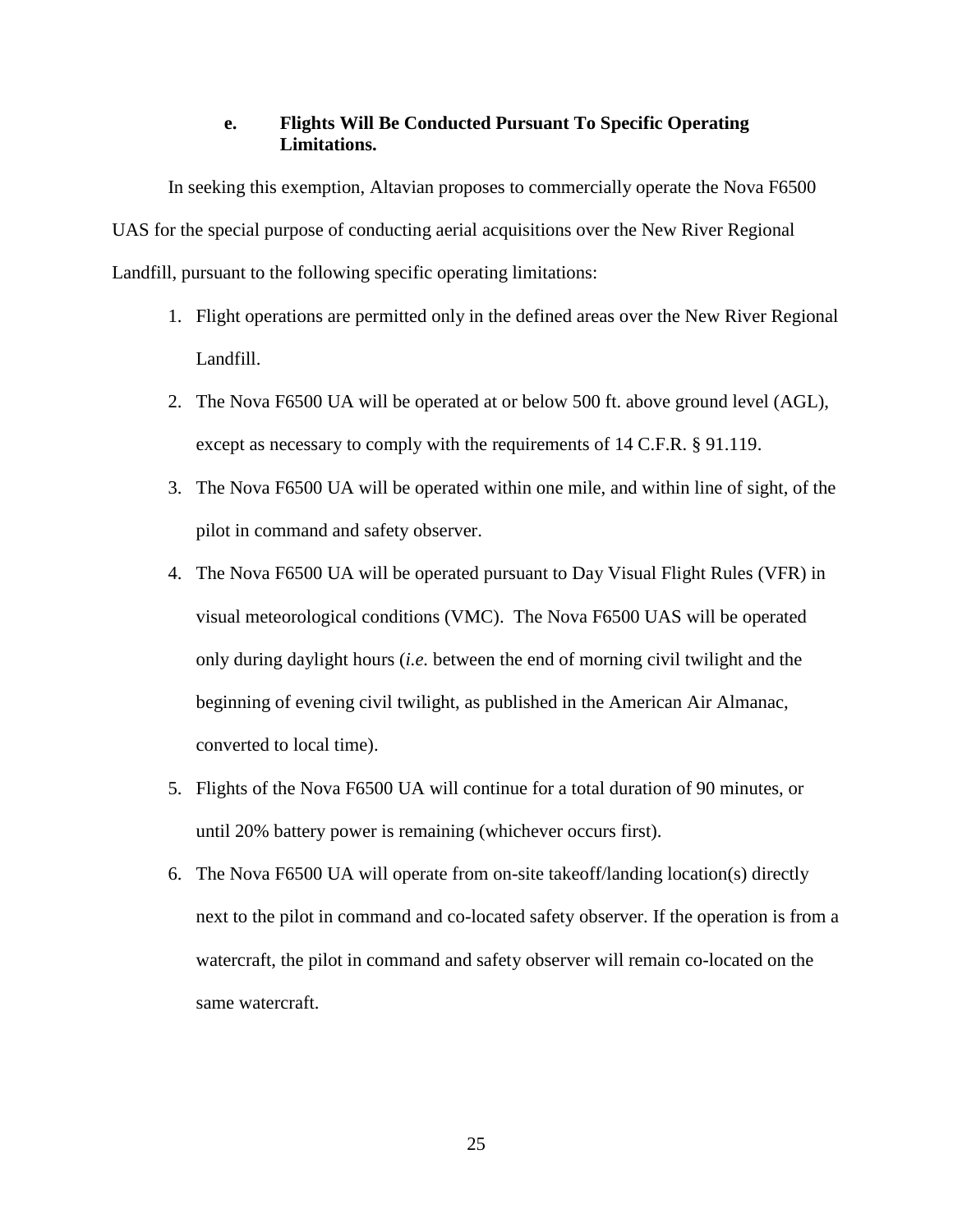- 7. Private pilot certificated airmen, who have completed training, checking, currency, will conduct operations and recency of experience requirements as approved by the FAA Administrator.
- 8. Operation of the Nova F6500 UAS with any inoperative instruments or equipment shall be prohibited.
- 9. The Nova F6500 UAS will be maintained in accordance with the Manufacturer's Maintenance Manual.
- 10. The Nova F6500 UAS will be operated pursuant to 14 C.F.R. Part 91, operating requirements.
- 11. For the proposed flight operation, only one Nova F6500 UA shall be airborne at any given time.
- 12. Prior to flight operations, Altavian will coordinate and establish two-way communications with the nearest Air Traffic Control facility.
- 13. For any flight operations over U.S. Government or state managed lands, Altavian will coordinate with the appropriate authority and ensure that the property owners have at least twelve (12) hours of advance notice prior to the proposed flight operations. Coordination shall include anticipated periods of operation, purpose of the flights, and contact information for the operator should questions or issues arise.
- **2. Reasons Why An Exemption From The Requirements Of Section 91.151(a)(1) Would Not Adversely Affect Safety.**

A grant of this exemption would ensure the level of safety established by 14C.F.R. Section 91.151(a)(1) because the technical specifications of the Nova F6500 UAS, the Nova Operations Manual, and Altavian's proposed operating limitations ensure that Altavian may safely operate the battery powered Nova F6500 UA during daylight hours in VFR conditions for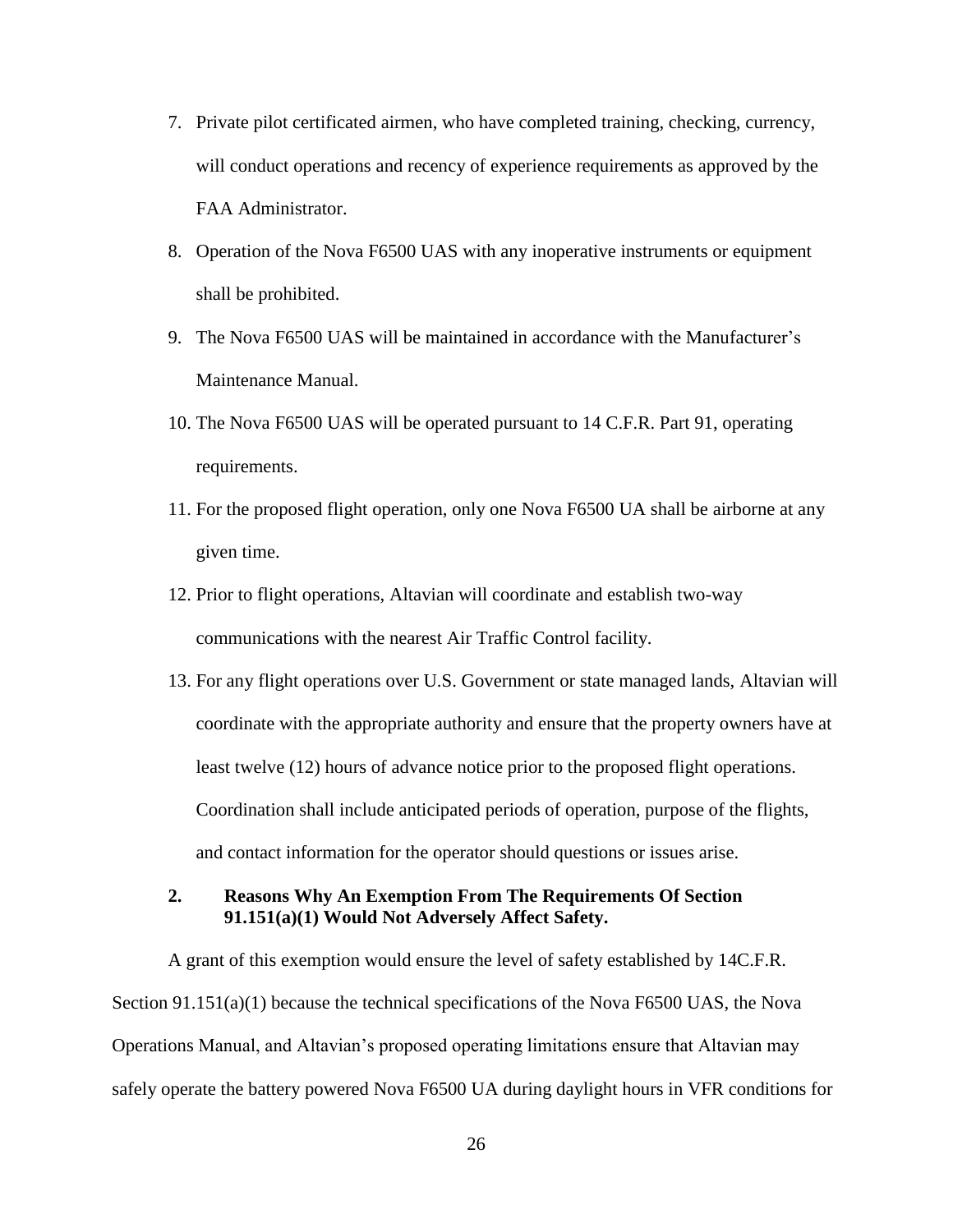a total duration of 90 minutes, or until 20% battery power is remaining (whichever occurs first). Furthermore, previous exemptions granted by the FAA concerning Section 91.151(a)(1) establish that safety is not adversely affected when the technical characteristics and operating limitations of a UAS are considered.

The Nova F6500 UA is powered by a Lithium Ion 11 Amp hour, 22.2V battery, and is protected by two low battery failsafes, while the ground control station (GCS) provides a battery indicator on the heads-up display, which indicates the Nova F6500 UA's current remaining battery power measured in volts, providing the PIC with constant awareness of the real-time battery voltage during a flight.

The two low battery failsafes that protect the Nova F6500 UA are a "Low AV<sup>5</sup> battery" failsafe and a "Critically low AV battery" failsafe. The "Low AV battery" failsafe flies the UA to the location of the ground control station (GCS), or identified Rally point, when the UA battery reaches a certain threshold of time as configured by the operator (or 20.4V). The "Critically low AV battery" shuts the propulsion motor off and lands the UA at its current location. This failsafe is triggered if the battery drops below the critical battery voltage as configured by the operator, or 19.4V.

Furthermore, an exemption from the requirements of Section 91.151(a)(1) would not adversely affect safety because Altavian will only conduct flights during daylight hours in VMC, with the duration of each flight not to exceed 90 minutes, as set forth by the Nova Family of Systems Operations Manual. A copy of the Nova Family of Systems Operations Manual, which contains proprietary information, is attached hereto as Exhibit C, and is to be held in a separate file pursuant to  $14$  C.F.R.  $\S$  11.35(b).

 $\overline{a}$ 

<sup>5</sup> The Nova F6500 UAS Operator Manual defines "AV" as "Aerial Vehicle."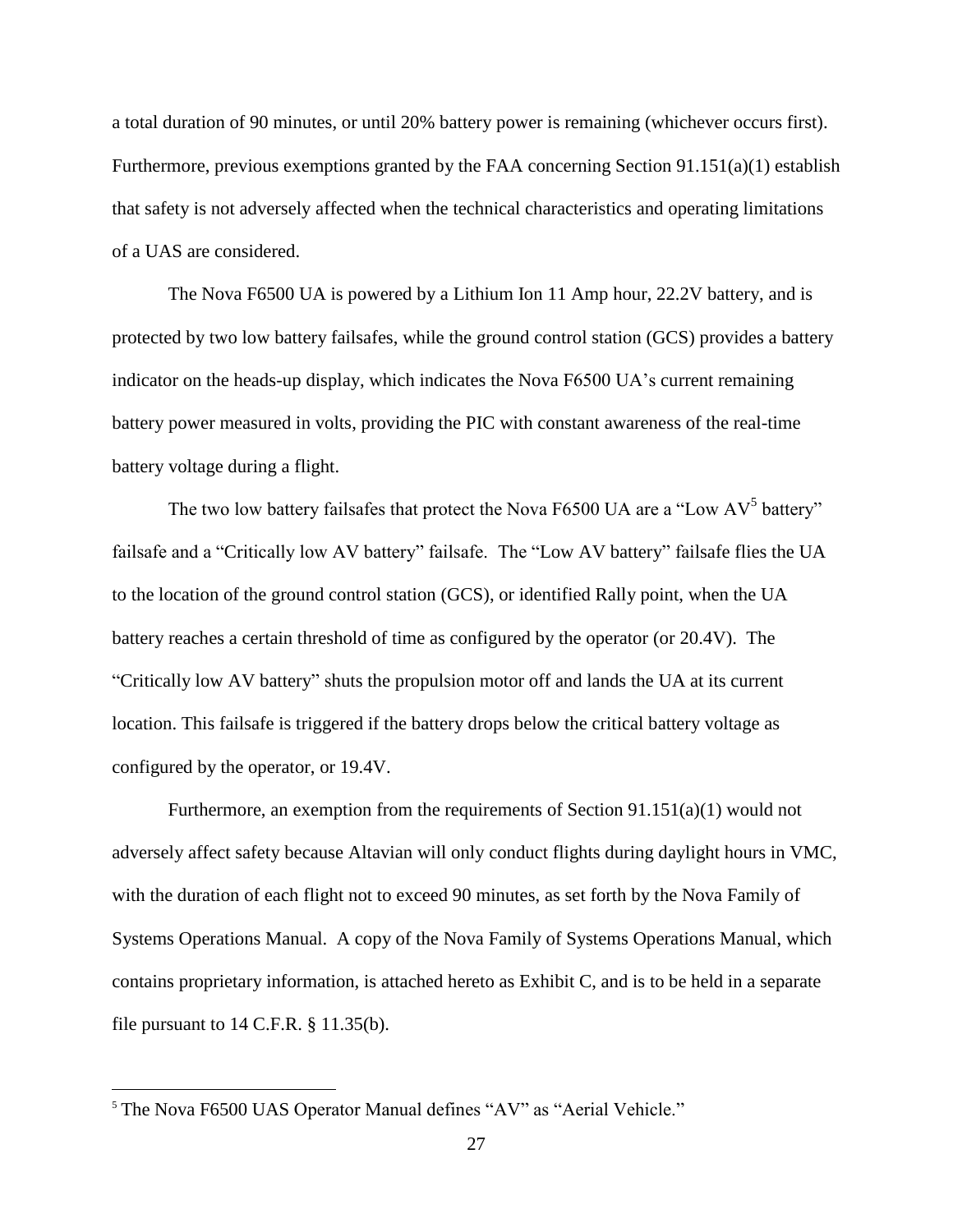Likewise, as set forth above, Altavian has proposed specific operating limitations in this Petition that will maintain the level of safety established by Section  $91.151(a)(1)$ , including the following: (1) the Nova F6500 UA will only be operated during daylight hours (i.e. between the end of morning civil twilight and the beginning of evening civil twilight, as published in the American Air Almanac, converted to local time); (2) Nova F6500 UA will only be operated pursuant to visual flight rules (VFR) in visual meteorological conditions (VMC); and (3) the duration of each flight shall not exceed 90 minutes.

Significantly, previous exemptions granted by the FAA concerning Section 91.151(a)(1) establish that safety is not adversely affected when the technical characteristics and operating limitations of the UAS are considered. Relief has been granted for manned aircraft to operate at less than the minimums prescribed in Section 91.151(a), including Exemption Nos. 2689, 5745, and 10650. Moreover, the FAA has previously granted relief from Section 91.151(a)(1), specific to UAS, in circumstances similar, in all material respects, to those presented herein (e.g. Exemption Nos. 8811, 10808, 10673, 11042, 11062, 11063, 11064, 11065, 11066, 11067, 11080).

### **3. Reasons Why An Exemption From The Requirements Of Sections 91.151(a)(1), 91.405(a), 91.407(a)(1), 91.409(a)(1) & (a)(2), And 91.417(a) & (b) Would Not Adversely Affect Safety.**

In seeking this exemption, Altavian submits that the level of safety with regard to the regulatory maintenance and alteration requirements established by Sections 91.405(a), 91.407(a)(1), 91.409(a)(1) & (a)(2), 91.417(a) & (b) will be met because Altavian, the manufacturer of the Nova F6500 UAS, will use its trained technicians to perform maintenance, alterations, or preventive maintenance on the unmanned aircraft system using the methods,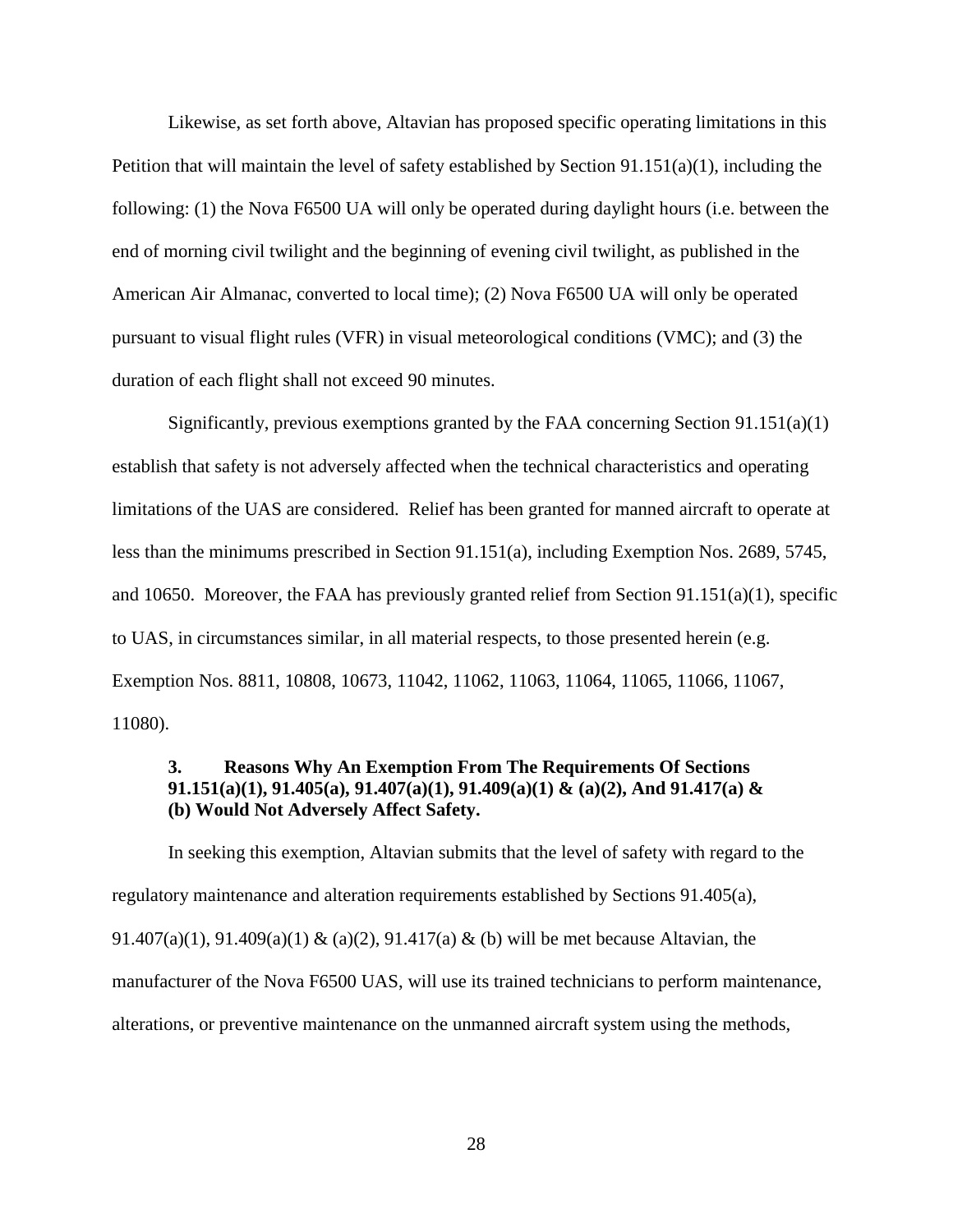techniques, and practices prescribed in the manufacturer's maintenance manual. Furthermore, Altavian will document and maintain all maintenance records for the Nova F6500 UAS.

Since the Nova F6500 UAS will be inspected as prescribed by the manufacturer's maintenance manual, Altavian will maintain the level of safety established by Sections 91.405(a), 91.409(a)(1), and 91.409(a)(2). The Nova F6500 Maintenance Manual sets forth Scheduled Maintenance Inspection Procedures for each system and component. Inspection intervals for the Nova F6500 UAS include preflight and post flight inspections, as well as scheduled inspections every 25 hours, 50 hours, 75 hours, and 100 hours.

Likewise, the exemption sought will not adversely affect safety because Altavian will perform maintenance, alterations or preventive maintenance on the unmanned aircraft system using the methods, techniques, and practices prescribed by the manufacturer's maintenance manual. The Nova F6500 Maintenance Manual details procedures for each component of the unmanned aircraft, including the components of the propulsion system, avionics system, payload system, fuselage system, wing, and tail.

A copy of the Nova F6500 Maintenance Manual, which contains proprietary information, is attached hereto as Exhibit D, and is to be held in a separate file pursuant to 14 C.F.R. §  $11.35(b)$ .

Furthermore, the exemption sought would maintain the level of safety established by Sections 91.407, 91.417(a) and 91.417(b) because all maintenance of the Nova F6500 UAS will be performed by Altavian trained technicians, who will document and maintain maintenance records for the Nova F6500 UAS. Altavian trained technicians are qualified to conduct any and all maintenance to ensure the safe operation of the Nova family of UAS, conduct all service inspections, and authorize the use of each vehicle in the Nova family of UAS based upon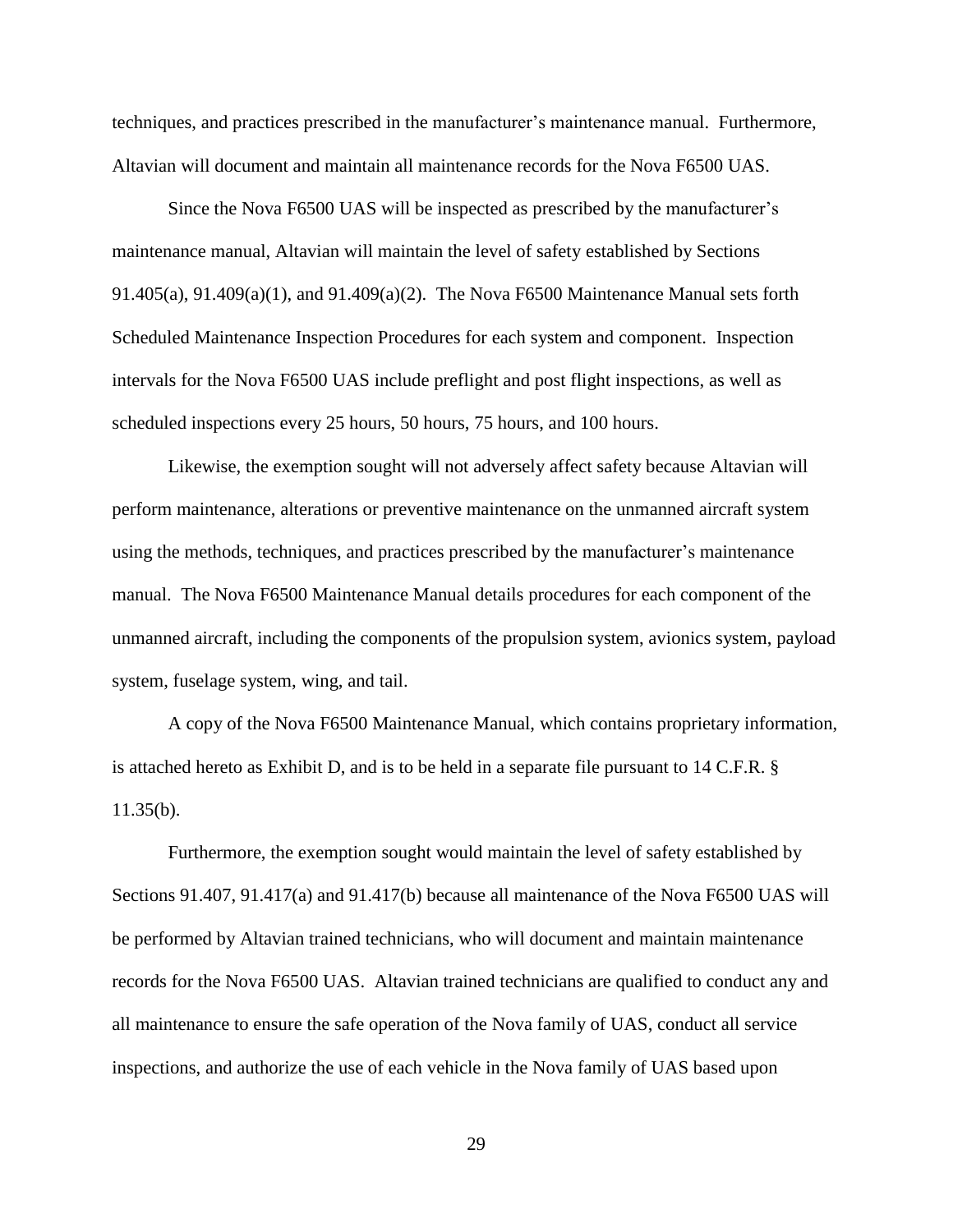completion of appropriate inspections. *See* Nova Family of Systems Operations Manual, Exhibit C, at page 3-4. Pursuant to the Nova Family of Systems Operations Manual and the Nova F6500 Maintenance Manual, a Maintenance Action Form must be completed and saved in the maintenance logs for all maintenance that is performed on the UAS. The procedures for maintaining the maintenance logs for the UAS are fully set forth in the Nova Family of Systems Operations Manual, Exhibit C, at Chapter 5, and the Nova F6500 Maintenance Manual, Exhibit D, at Chapter 5.

Significantly, previous exemptions granted by the FAA concerning Sections 91.405(a), 91.407(a)(1), 91.409(a)(1) & (a)(2), 91.417(a) & (b) establish that safety is not adversely affected when the technical characteristics and operating limitations of a UAS are considered. The FAA has previously granted relief specific to UAS in circumstances similar, in all material respects, to those presented herein (e.g. Exemption Nos. 11062, 11063, 11064, 11065, 11066, 11067, 11080).

#### **4. The FAA May Prescribe Any Other Conditions For Safe Operation.**

In accordance with Section 333 of the FAA Modernization and Reform Act of 2012 (FMRA) and 14 C.F.R. § 21.16 entitled *Special Conditions*, Altavian requests that the FAA prescribe special conditions for the intended operation of the Nova F6500 UAS, which contain such safety standards that the Administrator finds necessary to establish a level of safety equivalent to that established by 14 C.F.R. Part 21, Subpart H, and 14 C.F.R §§ 91.151(a)(1), 91.405(a), 91.407(a)(1), 91.409(a)(1) & (a)(2), and 91.417(a) & (b). Such special conditions will permit safe operation of the unmanned aircraft for the limited purpose of conducting aerial acquisitions over the New River Regional Landfill. FMRA Section 333 sets forth the requirements for considering whether a UAS will create a hazard to users of the NAS or the public, or otherwise pose a threat to national security; and further, provides the authority for such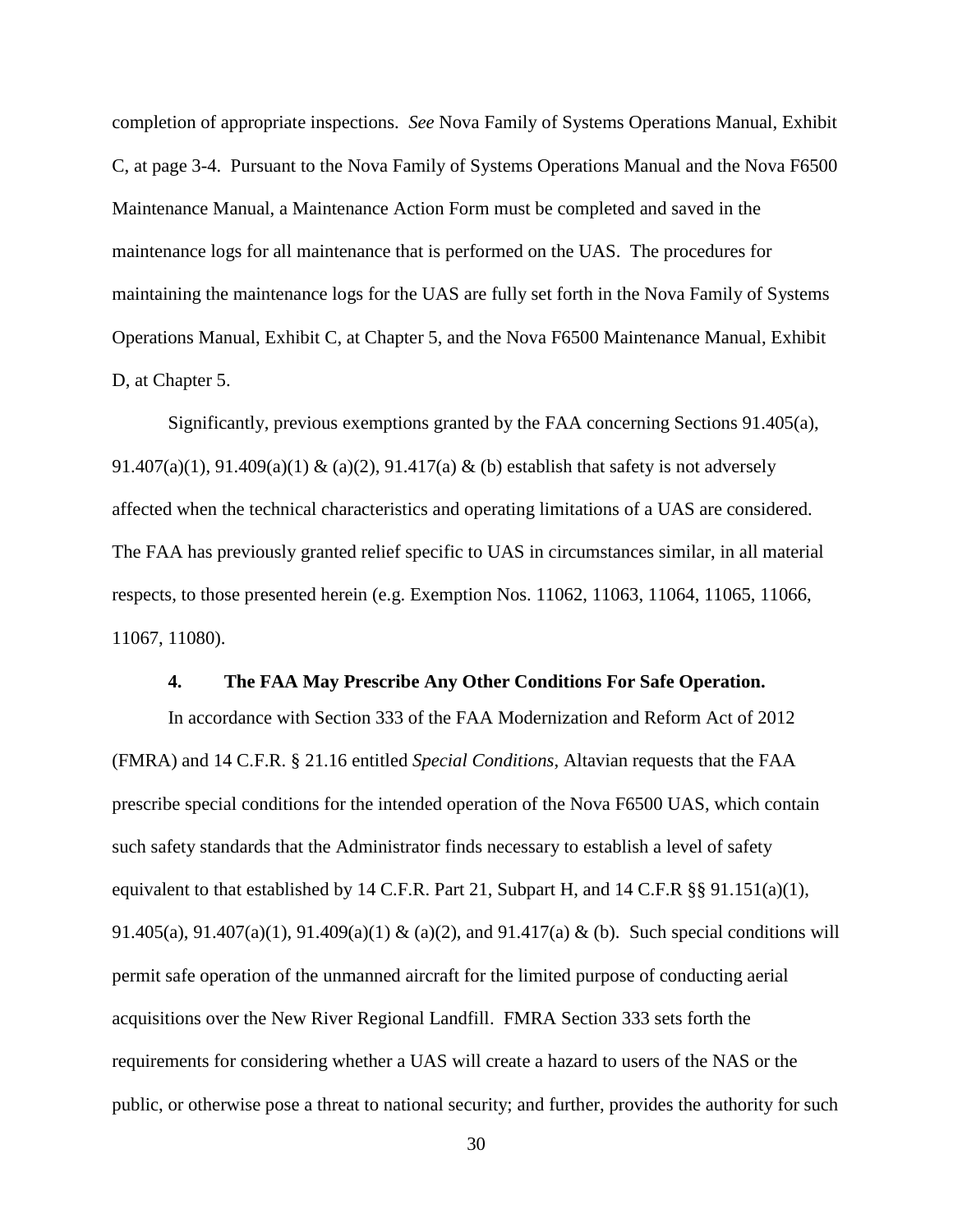UAS to operate without airworthiness certification in accordance with any requirements that must be established for the safe operation of the aircraft systems in the NAS.

Likewise, the Administrator may prescribe special conditions pursuant to 14 C.F.R.

§ 21.16, for operation of the Nova F6500 UAS, since the airworthiness regulations of 14 C.F.R.

Part 21 do not contain adequate or appropriate safety standards, due to the novel or unusual

design features of the aircraft. Section 21.16, entitled *Special Conditions*, states the following:

If the FAA finds that the airworthiness regulations of this subchapter do not contain adequate or appropriate safety standards for an aircraft, aircraft engine, or propeller because of a novel or unusual design feature of the aircraft, aircraft engine or propeller, he prescribes special conditions and amendments thereto for the product. The special conditions are issued in accordance with Part 11 of this chapter and contain such safety standards for the aircraft, aircraft engine or propeller as the FAA finds necessary to establish a level of safety equivalent to that established in the regulations.

*See* 14 C.F.R. § 21.16.

Therefore, in accordance with FMRA Section 333 and 14 C.F.R. § 21.16, the FAA may

prescribe special conditions for Altavian's intended operation of the Nova F6500 UAS, which

contain such safety standards that the Administrator finds necessary to establish a level of safety

equivalent to that established by 14 C.F.R. Part 21, Subpart H, and 14 C.F.R Sections

91.151(a)(1), 91.405(a), 91.407(a)(1), 91.409(a)(1) & (a)(2), and 91.417(a) & (b).

# **F. A Summary That Can Be Published In The** *Federal Register,* **stating:**

**The Rules From Which Altavian Seeks Exemption:**

*Altavian, Inc. seeks exemption from the requirements of 14 C.F.R Sections 91.151(a)(1), 91.405(a), 91.407(a)(1), 91.409(a)(1) & (a)(2), and 91.417(a) & (b).*

## **A Brief Description Of The Nature Of The Exemption Altavian Seeks:**

*This exemption will permit Altavian, Inc. to operate an Unmanned Aircraft System (UAS) for the purpose of conducting aerial acquisitions and research over the New River Regional Land Fill in Union County, Florida.*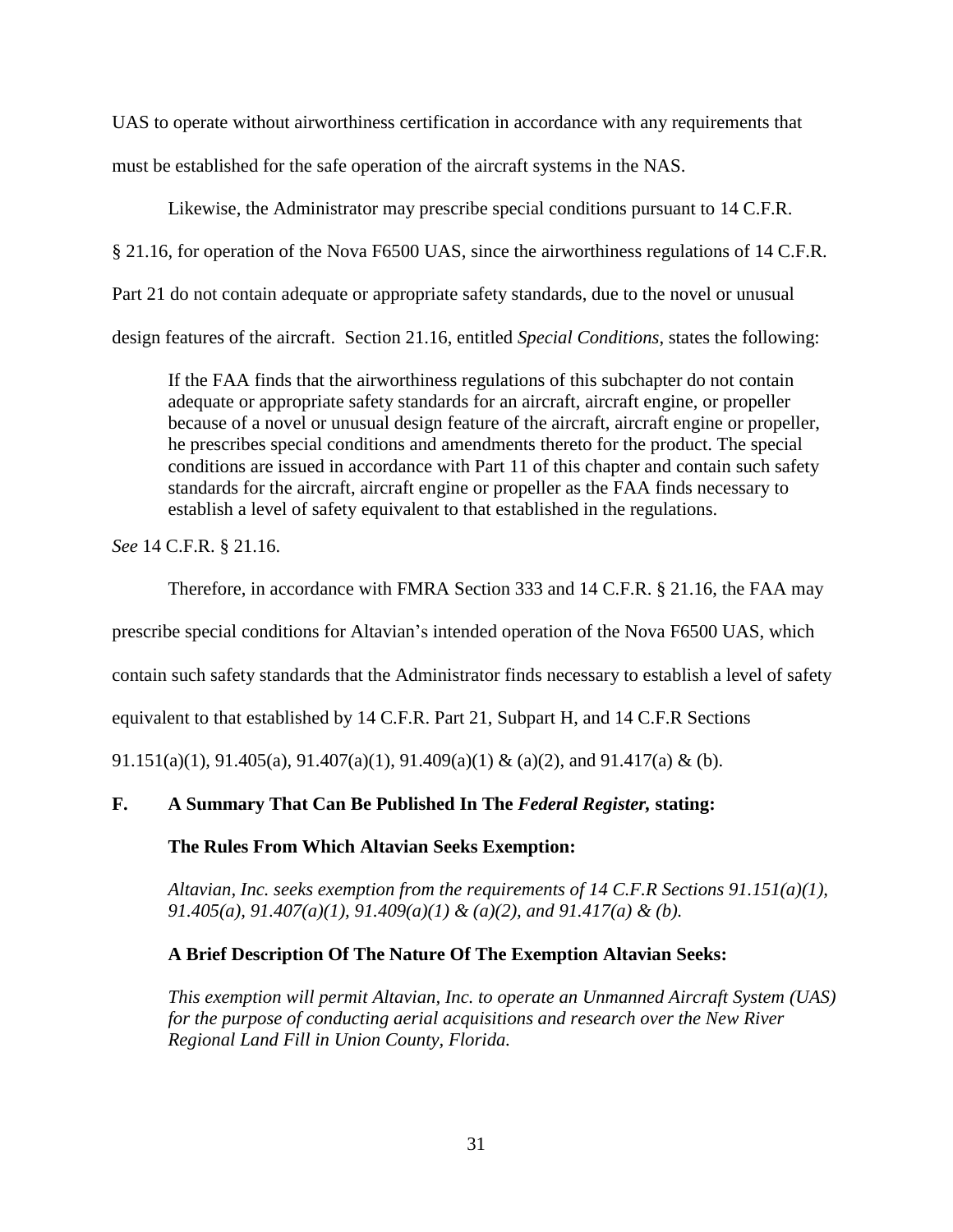### **G. Any Additional Information, Views, Or Arguments Available To Support Altavian's Request.**

This Petition is made pursuant to the FAA Modernization and Reform Act of 2012 (FMRA) Section 333, which directs the Secretary of Transportation to determine if certain UAS may operate safely in the NAS. As such, Altavian's request for exemption may be granted pursuant to the authority of FMRA Section 333 and 14 C.F.R. Part 11, as set forth above.

FMRA Section 333 sets forth the requirements for considering whether a UAS will create a hazard to users of the NAS or the public, or otherwise pose a threat to national security; and further, provides the authority for such UAS to operate without airworthiness certification.

As discussed in detail above, the Nova F6500 UAS has in the past, and will continue in the future, to operate safely in the NAS without creating a hazard to users of the NAS, or the public, or otherwise pose a threat to national security.

#### **CONCLUSION**

As set forth herein, Altavian seeks an exemption pursuant to 14 C.F.R. § 11.61 and Section 333 of the FAA Modernization and Reform Act of 2012 (FMRA), which will permit safe operation of the Nova F6500 UAS commercially, without an airworthiness certificate, for the limited purpose of conducting aerial acquisitions over the New River Regional Landfill. By granting this Petition, the FAA Administrator will be fulfilling the Congressional mandate of the FAA Modernization and Reform Act of 2012, while also advancing the interests of the public, by allowing Altavian to safely, efficiently, and economically operate the Nova F6500 UAS commercially within the NAS.

**WHEREFORE**, in accordance with the Federal Aviation Regulations and the FAA Modernization and Reform Act of 2012, Section 333, Altavian respectfully requests that the Administrator grant this Petition for an exemption from the requirements of 14 C.F.R Sections